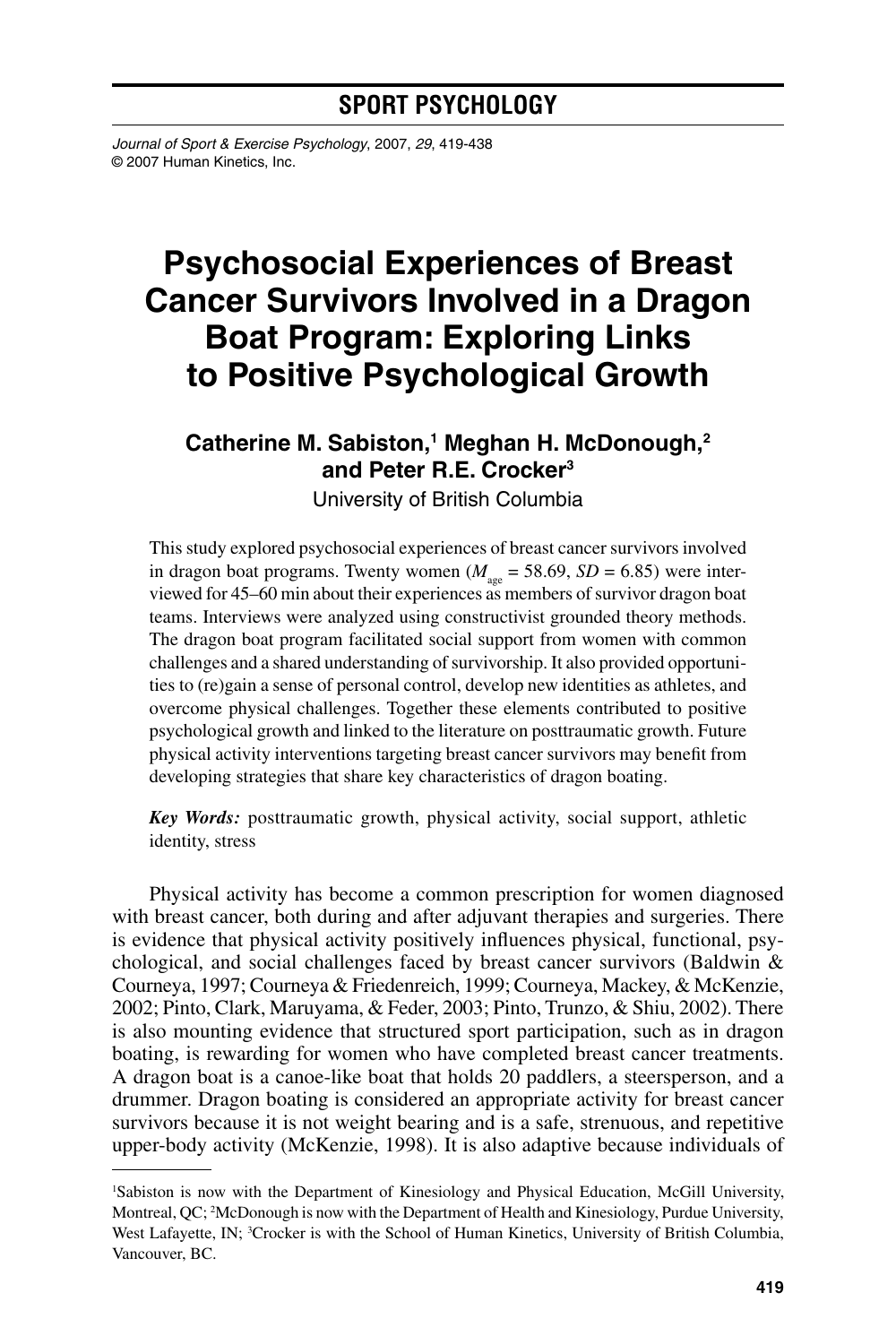different training levels, ages, and athletic abilities are able to participate. Dragon boating fosters positive physiological adaptations that can subsequently enhance daily functional tasks (Lane, Jespersen, & McKenzie, 2005; McKenzie, 1998).

There is also evidence of psychosocial benefits associated with dragon boating among breast cancer survivors, including enhanced meaning and purpose, confidence, self-esteem, sense of control, and social interactions (Courneya et al., 2002; Mitchell & Nielsen, 2002; McKenzie, 1998; Parry, 2007; Unruh & Elvin, 2004). This research has been conducted with an array of research methods and underlying epistemologies and has generally identified the positive psychosocial benefits of dragon boating. For example, the links between breast cancer experiences and dragon boat intentions and adherence have been identified in two quantitative positivist studies (Culos-Reed, Shields, & Brawley, 2005; Courneya, Blanchard, & Laing, 2001). In these studies, the theory of planned behavior (TPB; Ajzen, 1991) provided a framework to explore how attitudes about dragon boating, subjective norms, and perceived behavioral control are associated with intentions to dragon boat. Results revealed that attitudes (Culos-Reed et al.) and social norms (Courneya et al.) were important correlates of dragon boating intentions, yet the mechanisms by which dragon boating may positively affect survivors' lives were not explored. Specifically, this positivist research on the determinants of participation does not contribute to understanding *how* women's views of their bodies, social relationships, and stressors and challenges associated with being a cancer survivor interplay with dragon boating.

One way to understand the unique functions of dragon boat teams and the psychosocial impact they have on survivors' lives is to explore participants' perspectives. Three qualitative studies have emphasized giving voice to women and representing their experiences (Mitchell & Nielsen, 2002; Parry, 2007; Unruh & Elvin, 2004). Mitchell and Nielsen (2002) engaged in a participatory phenomenological-hermeneutic study in which participants maintained involvement throughout the research process. There were nine resultant themes that were important to all six of their participants: hopeful mission, common base, paddling and the environment, camaraderie, regaining control, embracing life, facing the disease, having fun, and being focused on moving on. Unruh and Elvin's (2004) work did not explicitly state their epistemology, but used a thematic content analysis technique consistent with post-positivistic methodologies to represent three women's experiences. Themes included the attraction of dragon boat racing, physical and emotional well-being, competition as positive energy, dragon boat racing as social support, transcendence/connectedness/oneness, fear of recurrence and death, and increasing public awareness (Unruh & Elvin). Recent work by Parry (2007) took the lens of a feminist epistemology to explore survivors' perceptions of broadly defined health benefits associated with dragon boating. This work presented nine narratives that conveyed themes around personal control, social support, and close friendship; similarity to other survivors; and experiencing new opportunities and identities. Combined, these studies have been invaluable in understanding women's key experiences in these programs but the primarily descriptive identification of themes representing participants' experiences is limiting. There is a need to further explore links between the themes and the processes of change women are experiencing in these programs, particularly around the integral themes of body perceptions, social support, and transformative life experiences that have consistently emerged in existing works.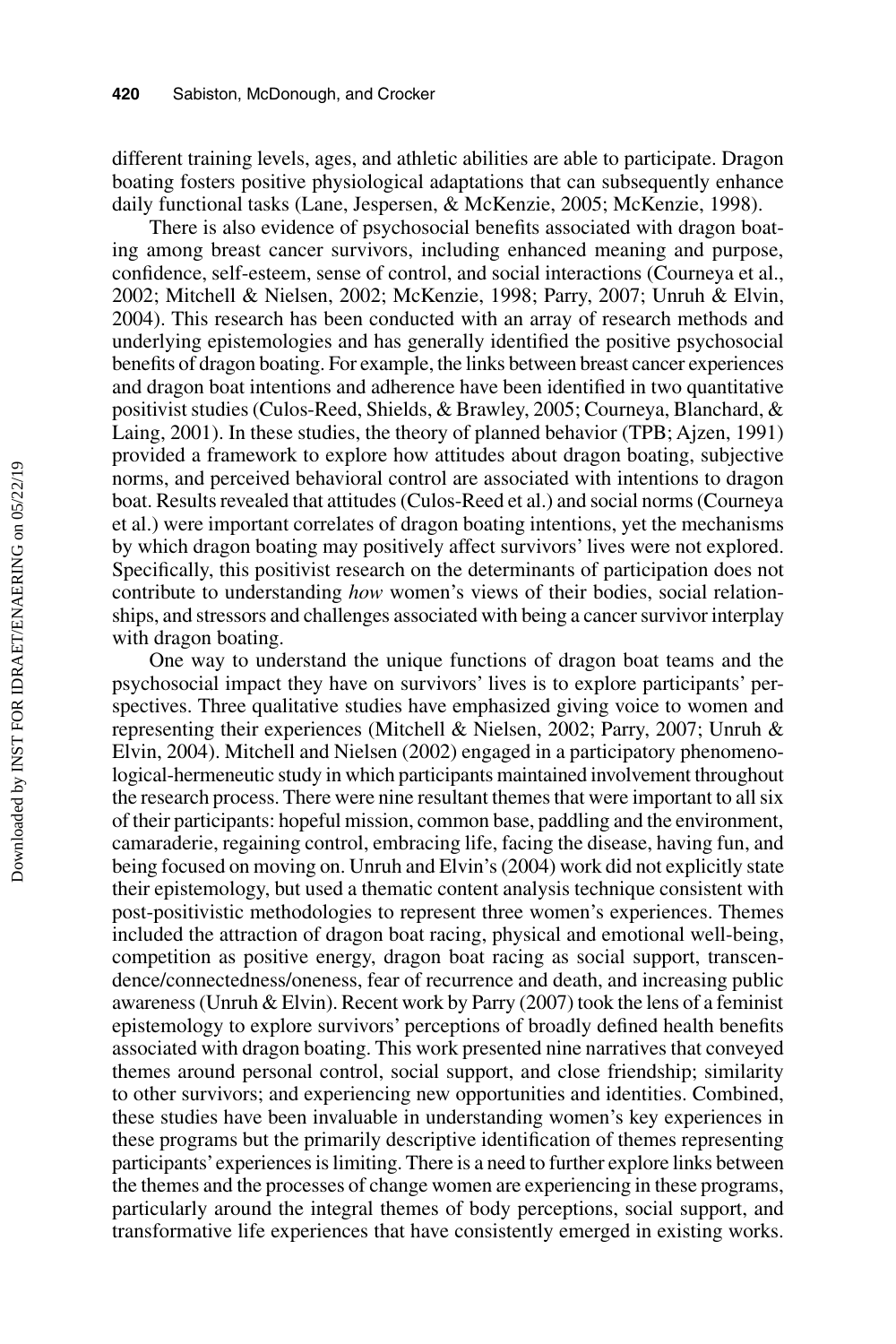A more thorough understanding of breast cancer survivors' motivations and expectations for participation in dragon boating, their perceptions of social support pertaining to the program, and the effects on their physical self-perceptions is warranted. It is important to explore the social constructions of breast cancer survivors' lived experiences, and the process whereby dragon boating (and physical activity) influences, and is influenced by, the context. Studying participants' experiences using a constructivist grounded theory approach would help achieve these aims. A constructivist epistemology assumes that knowledge is transactional, and is co-created by participants and the researchers (Guba & Lincoln, 2005). This perspective would provide a representation of breast cancer survivor dragon boat participants' experiences that incorporates both the meaning they express and our background as researchers in the social psychology of sport and exercise. Using a constructivist grounded theory approach, this work would allow us to explore the processes and connections among themes using the tools of grounded theory, but without objective and positivist assumptions of traditional forms of grounded theory (Charmaz, 2005).

Qualitative methods grounded in constructivist epistemology have informed *why* women participate and *how* participation in physical activity has contributed to women's understanding of life experiences in the general population. For example, physical self-perceptions relate to women's physical activity involvement as both a factor initiating physical activity and as perceptions emerging through the physical activity experience (McDermott, 2000). Using a constructivist epistemology fostered an understanding of the bidirectional nature of women's participation in physical activity (a relationship that is often tested as unidirectional and linear) and contributed to alternative ways of understanding these experiences. Furthermore, McDermott (2004) found that women enjoyed participating in a single-gendered activity (canoeing) for the opportunity to meet and be with other women, perceptions of equality in terms of skill level and ability to learn, and preference for learning and performing in an all-female setting. Breast cancer survivors involved in dragon boating could very well endorse similar reasons for physical activity engagement. It is therefore important to explore the socially constructed meanings associated with these phenomena through the experiences of breast cancer survivor dragon boaters using a constructivist lens.

The benefit of employing a constructivist epistemology to understand meanings and experiences associated with breast cancer is also evident (Riessman, 1990). In particular, the interplay of social support and physical self-perceptions emerged while exploring the impact of breast cancer from the perspective of women's lived experiences (Berterö, 2002). Both personal and public struggles with body perceptions and social relationships were discussed as having positive and negative effects on self-respect and self-value (Berterö, 2002). These divergent and concomitant perspectives of body and social phenomena reveal the complexity of meanings associated with breast cancer experiences. It is feasible that participation in dragon boating may help women deal with negative effects of physical and social perceptions. Dragon boating may also introduce unique stressors. These interrelated possibilities should be explored by inviting survivors' perspectives of meaning associated with body and social phenomena in dragon boating.

The exclusive context of a breast cancer survivor dragon boat team suggests that these programs may be distinct from other physical activity settings and that the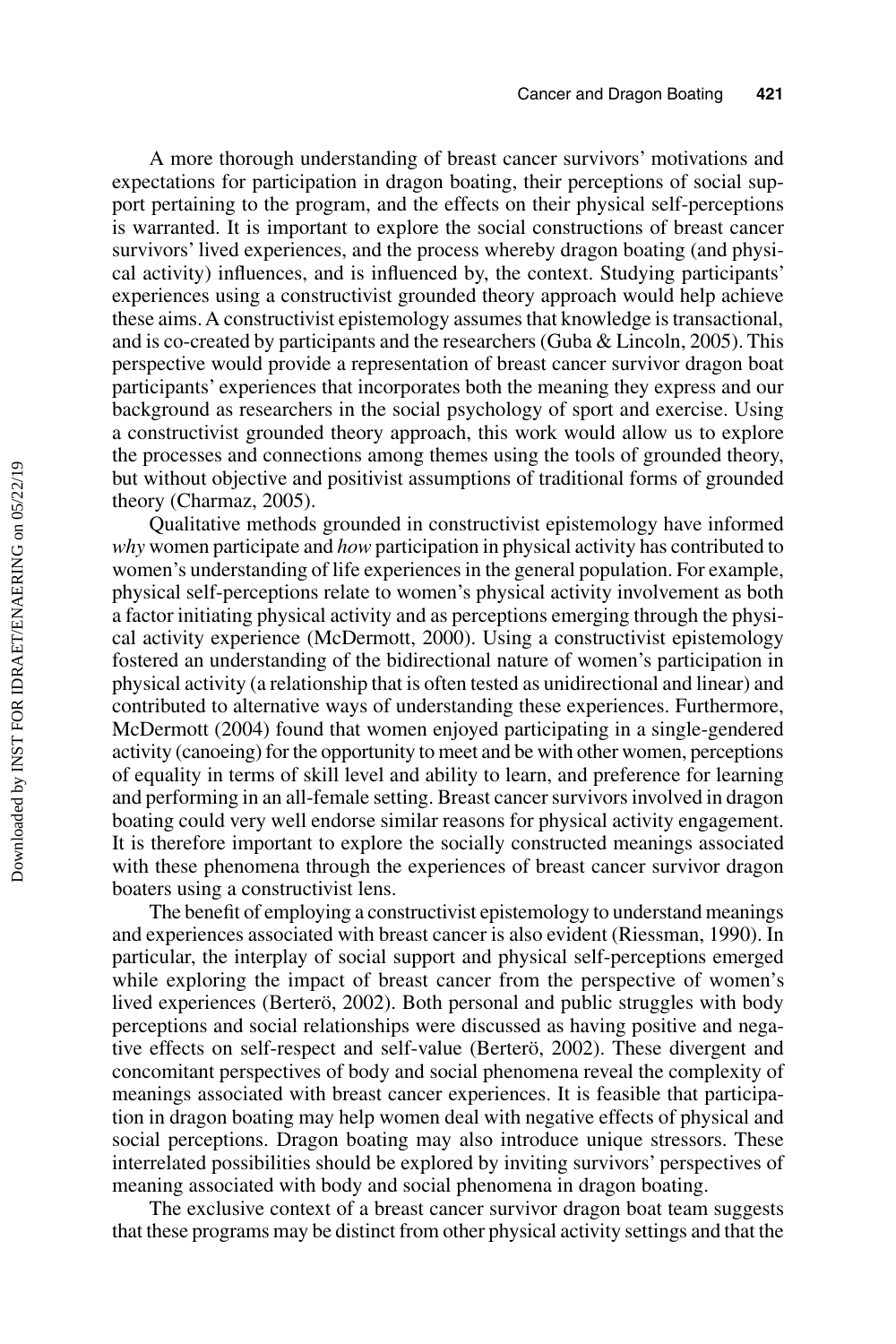psychosocial effects of participation may be unique. Given the surging popularity of these programs and the potential effects they have on survivors' lives, a better understanding of these effects may prove beneficial. Therefore, the purpose of the current study was to explore breast cancer survivors' experiences of participation motivation, social support, and physical self-perceptions related to their participation in specialized dragon boat programs using constructivist methodology.

# **Methods**

### **Participants**

Twenty women in at least their second year of participating in dragon boat programs for breast cancer survivors volunteered for this study. The women ranged in age from 42 to 70 years ( $M = 58.69$ ,  $SD = 6.85$ ) and had participated in dragon boating for 2 to 8 years. Participants were predominantly Caucasian, and identified themselves as married  $(n = 9)$ , divorced  $(n = 6)$ , and single  $(n = 5)$ . The women had been first diagnosed with breast cancer between 3 and 8 years before the study, and five had experienced at least one recurrence of cancer. All had undergone multiple treatments for breast cancer, including mastectomy, lumpectomy, lymph node removal, chemotherapy, radiation therapy, tamoxifen, and breast reduction and reconstruction surgeries. Most  $(n = 16)$  of the women had been at least minimally physically active in the past, but for many, participating in the dragon boat program represented a substantial increase in activity compared with their activity levels before diagnosis.

### **Procedures**

Following behavioral research board ethics approval, the coaches of six breast cancer dragon boat teams were contacted, and the researchers visited each team at practices to explain the study and distribute consent forms. Volunteers contacted the researchers by telephone and informed consent was obtained. Each woman participated in one 45–60 min semistructured interview to gain information about her dragon boating experiences. The interview guide contained questions and probes about why they got involved in the program (e.g., What did you expect to get out of your participation in dragon boat?), their perceptions of themselves physically (e.g., What are the main factors that influence your physical perceptions?), and social support (e.g., Can you describe to me your social support network?). The guide was developed to allow participants to discuss any areas of their dragon boat experiences that they felt were important, and specifically to cover the breadth of physical self-perception and social support elements. To ensure data collection consistency, the three interviewers participated in 2 days of intensive training, including role play practice sessions.

Data analysis followed guidelines adapted from constructivist grounded theory methods (Charmaz, 2000, 2005; Henwood & Pidgeon, 2003). Constructivist grounded theory is based on the methods of Strauss and Corbin (1998), whereby coding techniques facilitate description, conceptual ordering, and then theorizing. Unlike the more traditional post-positivist conceptualization of grounded theory, the constructivist approach has been adapted to acknowledge the existence of multiple social realities and recognizes that knowledge is co-created by the researcher and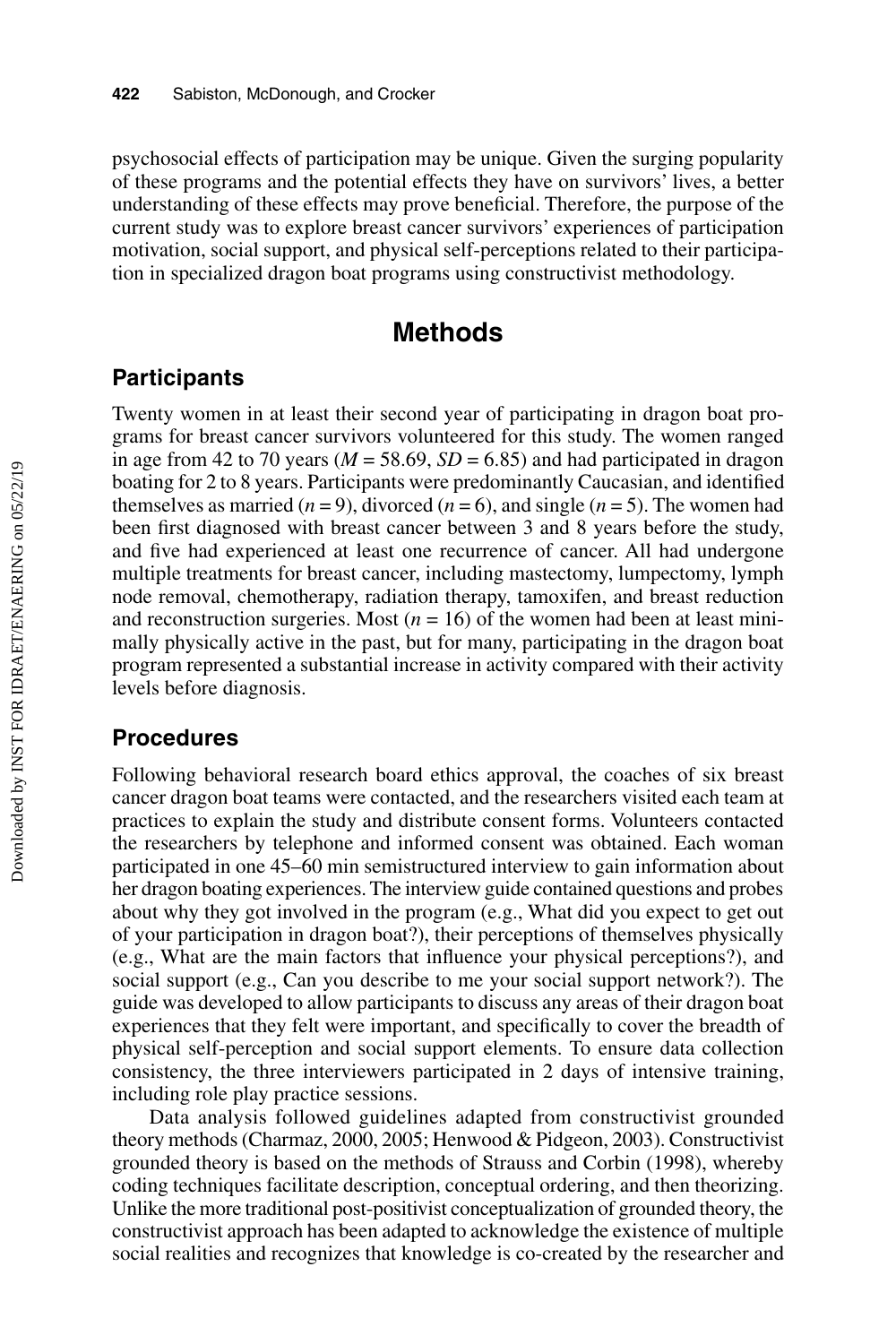participants (Charmaz, 2005; Henwood & Pidgeon, 2003). Essentially, even though positivist and post-positivist epistemologies assume that there is an underlying objective truth that can be discovered, in a constructivist approach the goal is to represent the subjective reality co-created in the interaction between participants and researcher in a manner that is trustworthy and authentic (Guba & Lincoln, 2005). Constructivist grounded theory is post-positivistic in that it is used to better understand participants' meanings, and regards the methods of grounded theory as flexible, heuristic strategies (Charmaz, 2000).

The methods of grounded theory were followed closely, with one exception. Strauss and Corbin (1998) suggest that a key component of grounded theory is that each interview is conducted, transcribed, and analyzed before undertaking the next interview. Owing to practical constraints in scheduling interviews with all participants during their dragon boat season, this step had to be done in an abbreviated manner. Following each interview, the researchers reviewed their field notes independently and conducted a preliminary analysis of major themes from those notes. The emerging themes were then discussed among the researchers, and new probes were developed for subsequent interviews. It was not possible, however, to fully transcribe and code each interview in detail at this stage. It is recognized that this is a limitation of this study; however, every effort was made to be as close to the intent of these methods as possible, and to allow knowledge gained from each interview to inform subsequent interviews.

Interviews were audiotaped and transcribed verbatim, and data were organized and stored using the computer program QSR N6. The authors read each interview in its entirety. Open coding was used to identify key actions and concepts within the text, and to develop labels representing the meaning of these segments (Charmaz, 2005). Open codes were compared and grouped into categories of conceptually related information in a process of axial coding. As each interview was coded, some data were included in existing codes, and new codes and categories were created to accommodate emerging concepts. Throughout this process, constant comparison was used to compare codes and categories within and across interviews to establish their bounds and contexts (Charmaz, 2000). Memo writing was used to note interpretations, connections, and patterns as they became evident to the researchers throughout this process (Charmaz, 2000). These connections guided selective coding, whereby categories were arranged to develop a conceptual model that linked to the existing literature in the field (Henwood & Pidgeon, 2003). Once all interviews had been coded, each interview was reread to check that all relevant information had been coded consistently in each text. To evaluate the credibility of this coding, the first two authors reviewed all codes, categories, and the resultant model. Agreement was reached through consensus.

The process of coding the data involved the use of sensitizing concepts, or elements of the researchers' backgrounds in the field that act as starting points for recognizing and organizing themes and categories in the data (Charmaz, 2000). In this study, the researchers were educated in theories of the physical self, social support, stress, and psychological growth that influenced how codes and connections were initially identified in the data. Although this theoretical knowledge is acknowledged as an influence in the analysis, all codes, categories, and connections had to be grounded in the data to be included in the final model. Therefore, sensitizing concepts acted as a starting point for analysis, rather determining the final findings (Charmaz, 2000; Henwood & Pidgeon, 2003).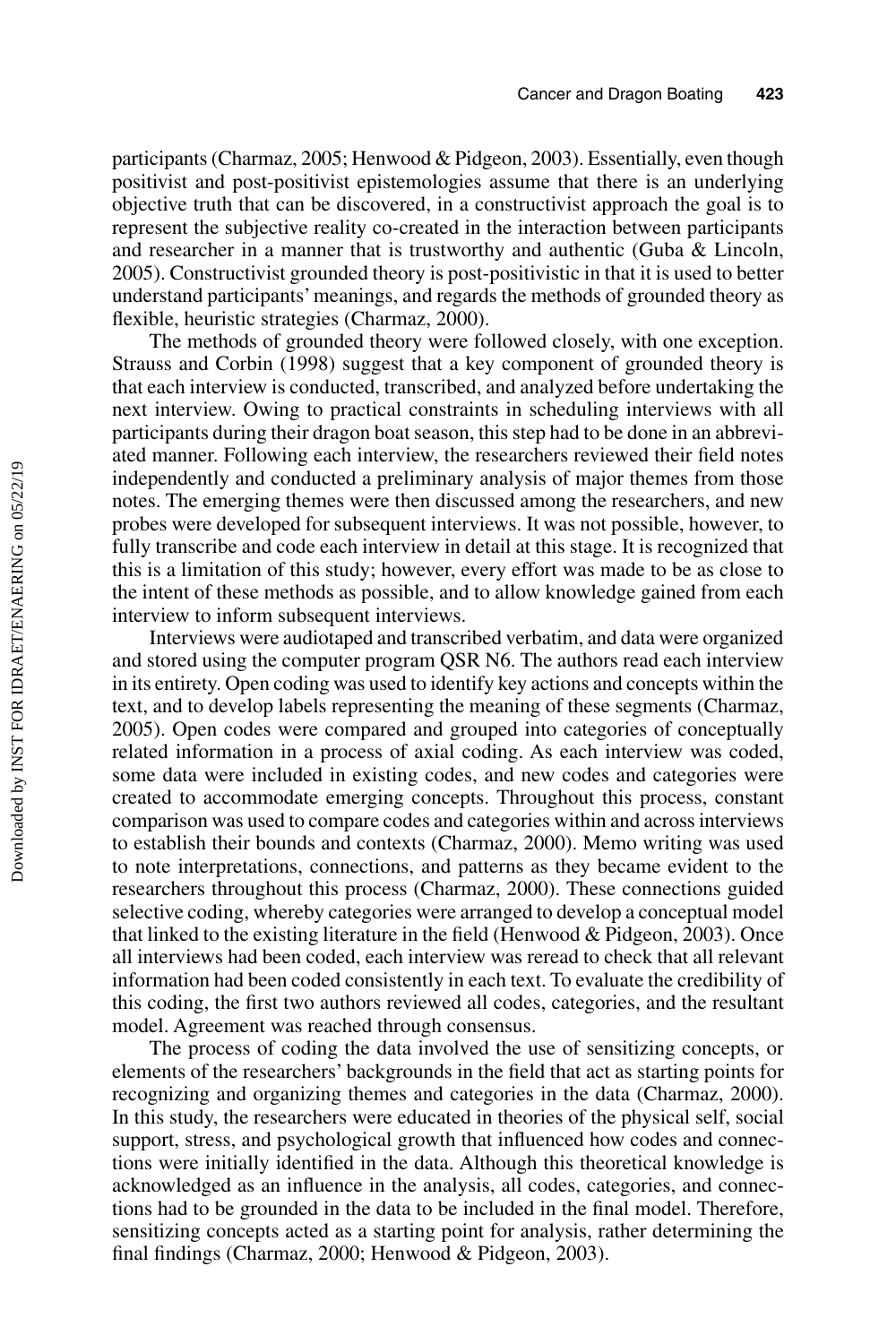After the inductive analysis methods of grounded theory were complete, the codes and categories were compared with findings and models in previous research to inform the development of the final model. This approach of incorporating existing frameworks when they are consistent with the inductively derived model is in line with grounded theory and has been used previously in the sport psychology literature (e.g., Holt & Dunn, 2004).

### **Results**

The results are organized into themes that emerged from the data to illustrate progressions of experiences with breast cancer diagnosis and subsequent dragon boat participation. Supporting quotes from participants that are unique to dragon boat experiences are presented in Table 1. Quotes pertaining to cancer diagnosis and treatment more generally are presented in the text, where appropriate. The participants are identified by numbers to illustrate the variety of responses.

#### **Experiences of Cancer**

All the women described their breast cancer diagnoses as unexpected, sudden, traumatic, and critical life events. One woman recalled her diagnosis by saying, "I mean, you have no risk factors. And suddenly—there's nothing in the family—and suddenly you have breast cancer, and it has happened to a lot of women. God, if this can happen to me, what else can happen? Because I didn't expect this. I didn't see it coming" (P10). Another spoke of her body betraying her: "[It's] as if your body somehow has betrayed you in some really perverted kind of way . . . and so, it's a reality check. It's that sort of, it's like going along, along, and along lots of stuff and then somebody puts a bar in front of you and says, you know, this is reality" (P17). The way many women described breast cancer highlighted the insidious impact of the traumatic event. Some descriptors, such as "white noise" (P1) and "it's always just there" (P3), emphasize the pervasiveness of cancer in their lives. Other descriptions of cancer, including "dragon" (P13), and "the rug pulled out from underneath you" (P17), exposed the severity of the trauma by likening cancer diagnosis to a creature or to an event in which one ends up on the floor—vulnerable and powerless. Phrases such as "the big 'C' word" (P20)" infer the vulgarity and offensiveness of the diagnosis. And finally, "refresher course on life" (P16) depicted the link between cancer and changes in breast cancer survivors' lives. As can be seen from these descriptions, the diagnosis challenges the perceptions of the predictability and controllability of one's sense of self and future.

#### **Persistent Stressors and Challenges**

For many participants, stressors and challenges were often associated with the idea that there is never an escape from cancer. Reminders of illness, disease, and even death are inherent in being part of a program restricted to cancer survivors. The constant reminders of breast cancer are powerful messages that lead some women to consider dropping out completely. Some survivors also discussed the difficulty of witnessing the illness and death of teammates because they personalized others' experiences. Finally, a few women spoke of the visibility of being a breast cancer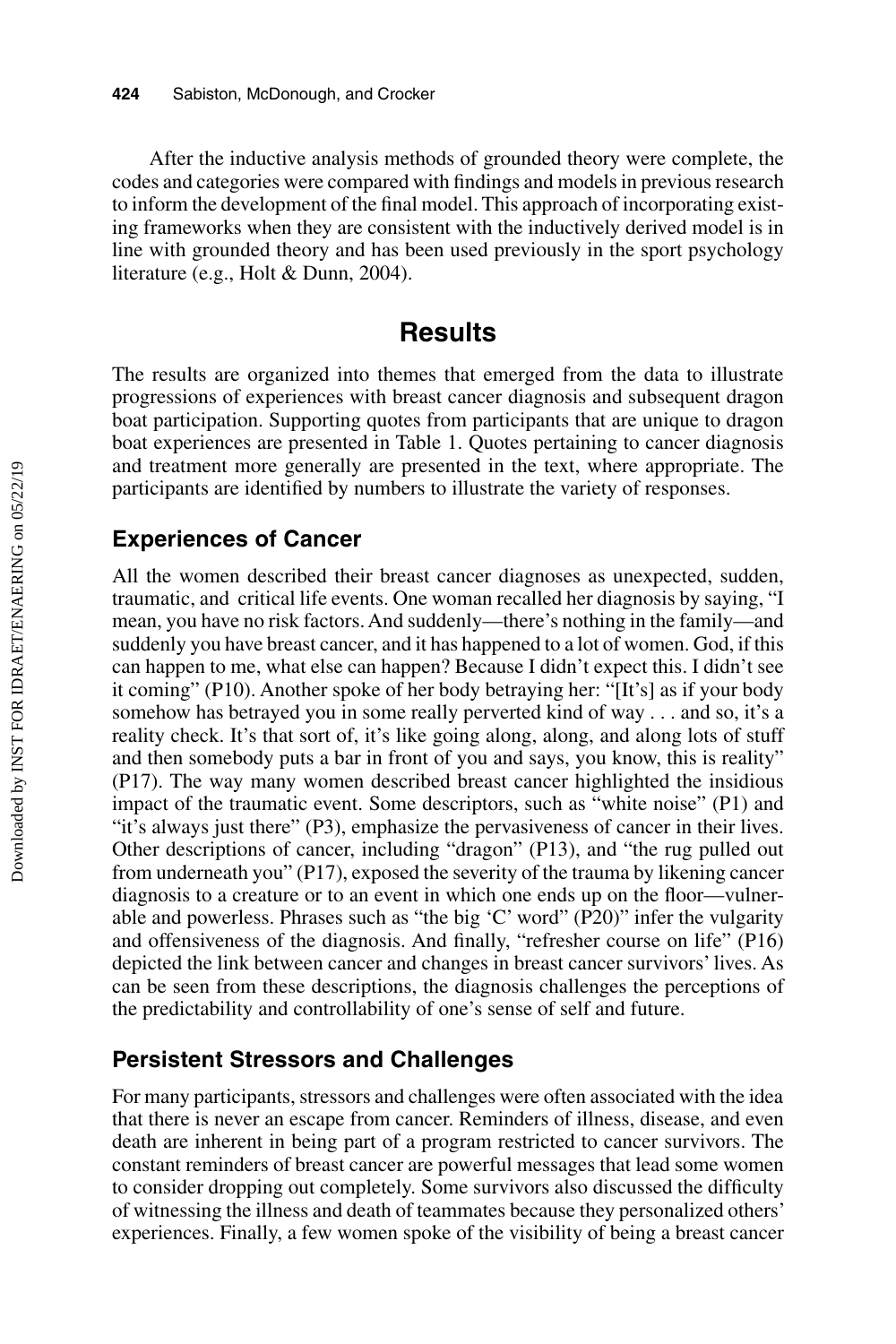survivor dragon boat paddler as somewhat demanding and stressful. Despite experiencing these stressors, survivors often spoke of the challenge to overcome them and the importance of coping strategies rather than the view that the stressors were permanent setbacks.

|            | Table 1 Categories of Breast Cancer Survivors' Psychosocial      |
|------------|------------------------------------------------------------------|
|            | <b>Experiences With Dragon Boating and Representative Sample</b> |
| Quotations |                                                                  |

| <b>Categories</b>                           | Number of<br>participants | <b>Selected quotations</b><br>(participant number)                                                                                                                                                                  |
|---------------------------------------------|---------------------------|---------------------------------------------------------------------------------------------------------------------------------------------------------------------------------------------------------------------|
|                                             |                           | Persistent stressors and challenges                                                                                                                                                                                 |
| Constant reminders                          | 13(65%)                   | "It's that thing that reminds you again, you<br>know. We may be cured but we're still,<br>we're survivors of the disease, you know,<br>there's always that chance." (6)                                             |
|                                             |                           | "And in the beginning, I was scared of the<br>group because of that aspect. And several<br>of us discussed leaving because it was so<br>much death to handle." (3)                                                  |
| Dealing with others' ill-<br>ness and death | $4(20\%)$                 | "There was another woman at the same<br>time who was very sick, and she, she did<br>die. And I got to the point where I couldn't<br>go see her anymore because I felt like that<br>was going to be me." (13)        |
| Visibility                                  | 3(15%)                    | "If I have my pink shirt on, and in outgear,<br>I make myself available to anybody, for<br>those who need to talk to someone or ask<br>questions or touch base it's a little<br>tiring." $(5)$                      |
|                                             |                           | "Of course, you have to be aware of your<br>breast cancer when you're all in pink." (7)                                                                                                                             |
|                                             | <b>Coping with stress</b> |                                                                                                                                                                                                                     |
| Fun and laughter                            | 13(65%)                   | "I'd say even the end of the first practice"<br>what I found is I was really laughing.<br>Like really laughing. Not just smiling or<br>anything. Really laughing. And that's what<br>was missing from my life." (2) |
| Proving physical ability                    | 3(15%)                    | "I felt like I had been betrayed by my body<br>and I just wanted to prove that this body<br>could still do something really physical<br>was just doing this to prove it to myself."<br>(10)                         |
| Filling a void                              | 3(15%)                    | "I didn't even know what was missing, but<br>something was really missing from my life.<br>I was quite selfish. I joined it [dragon<br>boat] to see if I could help myself, to find<br>this missing thing." (2)     |

*(continued)*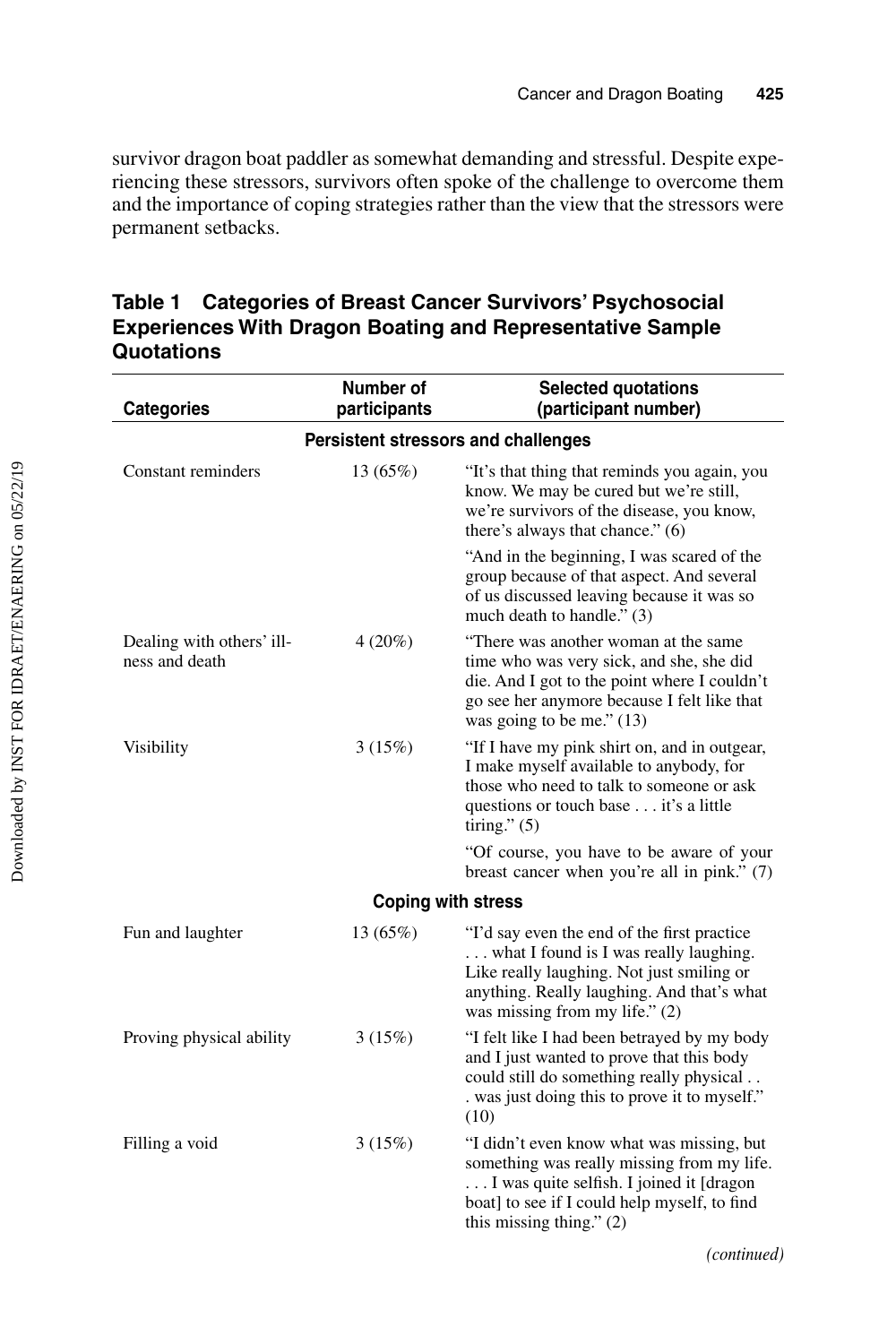| <b>Categories</b>                          | Number of<br>participants | <b>Selected quotations</b><br>(participant number)                                                                                                                                                                                                                                                                                                                                                                                    |
|--------------------------------------------|---------------------------|---------------------------------------------------------------------------------------------------------------------------------------------------------------------------------------------------------------------------------------------------------------------------------------------------------------------------------------------------------------------------------------------------------------------------------------|
|                                            | Social support            |                                                                                                                                                                                                                                                                                                                                                                                                                                       |
| Sharing information<br>about breast cancer | 5(25%)                    | "We support each other, we offer practical<br>information about how to deal with what<br>the decision we made and it's really<br>comforting, to know that they have had<br>those things, dealing with fear and the<br>unknown of whether you are going to live."<br>(10)                                                                                                                                                              |
| Understanding breast<br>cancer experience  | 11(55%)                   | "You don't have to fill in the blanks and<br>create the background. They all have the<br>background, they've been in the blanks<br>themselves, so you can cut right to the,<br>today. And they will know exactly how you<br>are feeling. You don't have to explain it.<br>You don't have to say a word. They would<br>just know how you are feeling because<br>you don't have to articulate anything, it's<br>already in there." (14) |
| Unconditional support                      | 7(35%)                    | "Everybody pitches in and that's another<br>thing that belongs to the dragon boats, it's<br>almost like an insurance policy." (1)                                                                                                                                                                                                                                                                                                     |
|                                            |                           | "The fact that it may come back, you may,<br>it may reoccur, that you have women that<br>you can talk to or will support you or you<br>can be alone if you want to." (20)                                                                                                                                                                                                                                                             |
| Opportunity to help                        | $8(40\%)$                 | "It was nice being helped in the first year.<br>It was even nicer to be able to help." (19)                                                                                                                                                                                                                                                                                                                                           |
| Unique from support<br>groups              | 5(25%)                    | "Some of these other support groups are<br>just sort of all sat around and say how ter-<br>rible it was that [name] had died. Well, we<br>all think that but at the same time we are<br>getting on with living." $(1)$                                                                                                                                                                                                                |
|                                            |                           | "When you're in a support group<br>you're still very much into that 'I'm ill'<br>treatment mode. Whereas now it's, we're<br>getting on with life and aren't we lucky<br>that we can do this. And we can laugh at<br>our misshaped bodies and, not say, 'oh you<br>poor thing." $(15)$                                                                                                                                                 |
|                                            |                           | "That's why it was so appealing, because<br>it was an activity, it had everything a group<br>had but without this overlay of too much<br>navel gazing, too much whatever." (12)                                                                                                                                                                                                                                                       |

# **Table 1** *(continued)*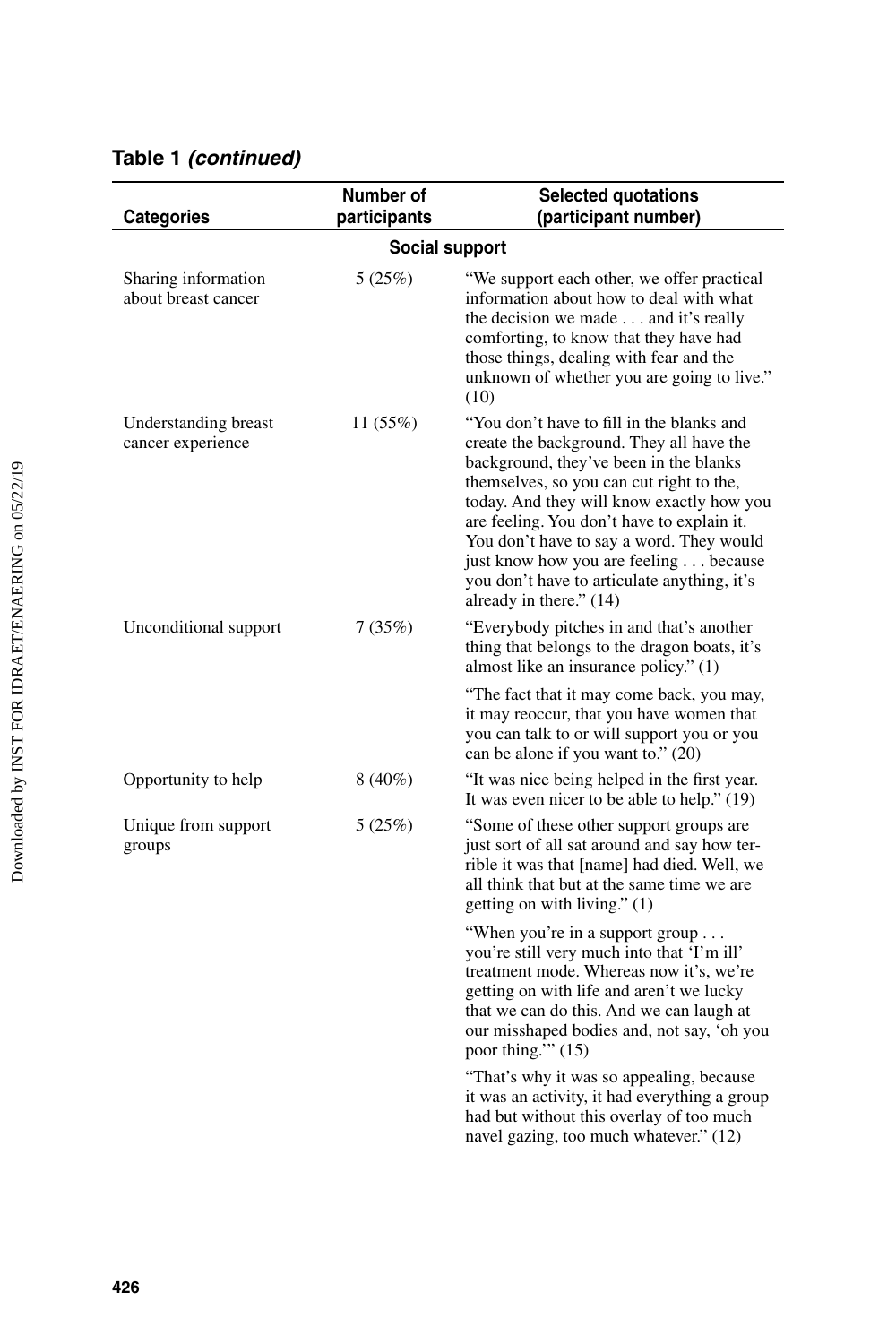| <b>Categories</b>                         | Number of<br>participants | <b>Selected quotations</b><br>(participant number)                                                                                                                                                                                                                                                                                                                                                                              |  |  |  |
|-------------------------------------------|---------------------------|---------------------------------------------------------------------------------------------------------------------------------------------------------------------------------------------------------------------------------------------------------------------------------------------------------------------------------------------------------------------------------------------------------------------------------|--|--|--|
| <b>Physical self-perceptions</b>          |                           |                                                                                                                                                                                                                                                                                                                                                                                                                                 |  |  |  |
| Athletic identity                         | 11(55%)                   | "To think that I am, we're, we are athletes.<br>It's a fun thing to say. So, you know,<br>it's wonderful that women can do that. And<br>I don't think that a lot of women, because<br>I'm one of them, if it hadn't been for breast<br>cancer, would ever be in a dragon boat."<br>(20)                                                                                                                                         |  |  |  |
| Competitiveness                           | $12(60\%)$                | "In theory our mission statement is we're<br>not competitive, we're recreational with,<br>to raise awareness. But when you work<br>hard to do something, you want to do it the<br>best you can So I like the competition<br>and I feel I learn more almost by racing<br>than by the instructions because it's, you<br>know, when you race you realize, darn it I<br>could've done that better and that better."<br>(15)         |  |  |  |
|                                           |                           | "We've had lots of issues around people<br>who really want to win at all costs We<br>always joke that the c-word isn't cancer,<br>it's competition." (13)                                                                                                                                                                                                                                                                       |  |  |  |
|                                           | <b>Personal control</b>   |                                                                                                                                                                                                                                                                                                                                                                                                                                 |  |  |  |
| Controlling physical and<br>mental health | $6(30\%)$                 | "When you have a diagnosis, there's all<br>sorts of people who, who come into your<br>life, and all of a sudden, you know, people<br>are pushing you and pulling you in one<br>direction, 'This isn't good for you,' or<br>'That's not good for you,' or 'You should<br>be eating this' and all of a sudden we're<br>doing something that we wanted to do. So<br>it gave us the sense that we had some con-<br>trol back." (13) |  |  |  |
| Positive psychological growth             |                           |                                                                                                                                                                                                                                                                                                                                                                                                                                 |  |  |  |
| Closer relationships                      | 15(75%)                   | "If I, if it does come back and if I do have<br>to go through all those horrible treatments<br>again, and if I am going to die, I really<br>want to be around all these women." (11)                                                                                                                                                                                                                                            |  |  |  |
|                                           |                           | "They said I couldn't join [dragon boat]<br>until I was diagnosed with breast cancer<br>and so I thought well, if I had to have some<br>kind of cancer you know, these people,<br>are so inspiring to me that, you know, I'd<br>like to join their group and you know, I<br>guess I'd prefer to have breast cancer too<br>[laugh]." $(7)$                                                                                       |  |  |  |

# **Table 1** *(continued)*

*(continued)*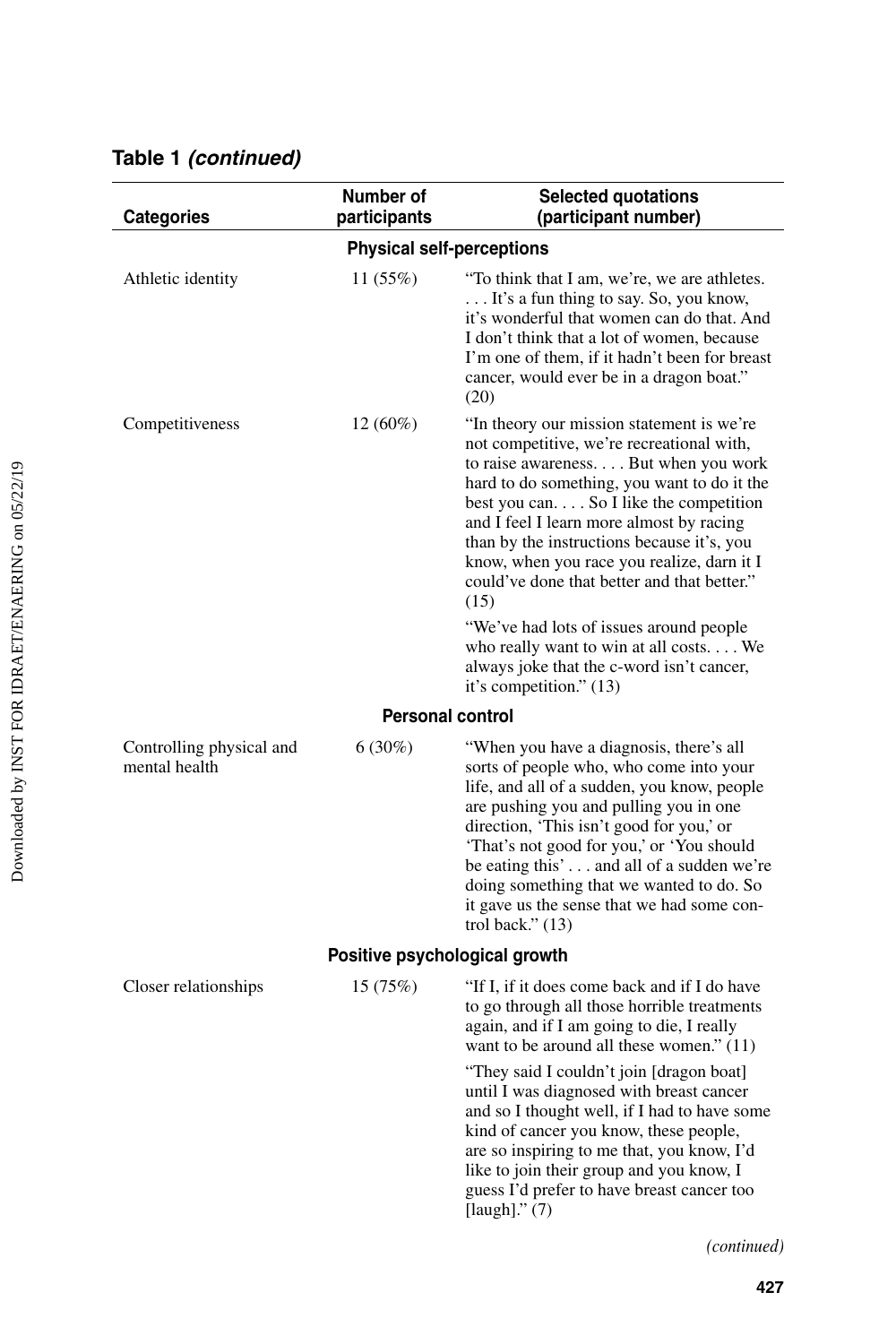### **Table 1** *(continued)*

| <b>Categories</b>                      | Number of<br>participants | <b>Selected quotations</b><br>(participant number)                                                                                                                                                                                                                            |
|----------------------------------------|---------------------------|-------------------------------------------------------------------------------------------------------------------------------------------------------------------------------------------------------------------------------------------------------------------------------|
| New possibilities and<br>opportunities | 15(75%)                   | "It [dragon boating] gave me something to<br>reach for knowing, you know, but it gave<br>me something to reach for on the other side<br>of mastectomy and surgery." (5)                                                                                                       |
|                                        |                           | "If my time is short then I'm gonna do<br>this. So the dragon boating, well it was a<br>new sport, a new activity for a nonathletic<br>person, it was a challenge. And I was able<br>to do that." $(15)$                                                                      |
| Psychological strength                 | 16(89%)                   | "I love myself even more for getting<br>through it [cancer]. I cherish me." $(8)$                                                                                                                                                                                             |
|                                        |                           | "You know somebody said to me well<br>you know you could die, and I said yeah I<br>know, and they said well you'll do it well,<br>and I thought yeah I will, you know I - I've<br>seen other people do it, I can do this. I may<br>not want to, but if I have to I can." (13) |
| Appreciation for life                  | 13(65%)                   | "But when you're out [dragon boating]<br>on a lovely evening and you think this is,<br>this is life, it's so beautiful. So it's, it not<br>only is a delightful, just pleasant evening's<br>activity, but it just reminds you how darn<br>lucky you are to be there." $(12)$  |
|                                        |                           | "So for me, it was the most amazing trans-<br>formation. Suddenly I am so excited about<br>life because I've got this new thing [dragon]<br>boating] in my life." $(15)$                                                                                                      |

### **Coping with Stress**

Fourteen women identified how dragon boating reduced emotional stress by providing a focal point, a shared sense of accomplishment and challenge, and a novel environment. A common theme was that dragon boating brought a new source of fun and laughter into survivors' lives, filled voids, or provided time away from psychological stress. Dragon boating was also a challenge and an opportunity to prove oneself physically. Overall, the majority of the women discussed reductions in emotional stress and enhanced psychological well-being. A common perspective was that dragon boating provided a comfortable environment that facilitated positive affect and changes in self-perceptions by providing opportunities for rumination associated with the breast cancer experience, personal control, and social support.

### **Social Support**

Dragon boating provided opportunities for participants to self-disclose and was an environment to give and receive social support. Seventeen participants explicitly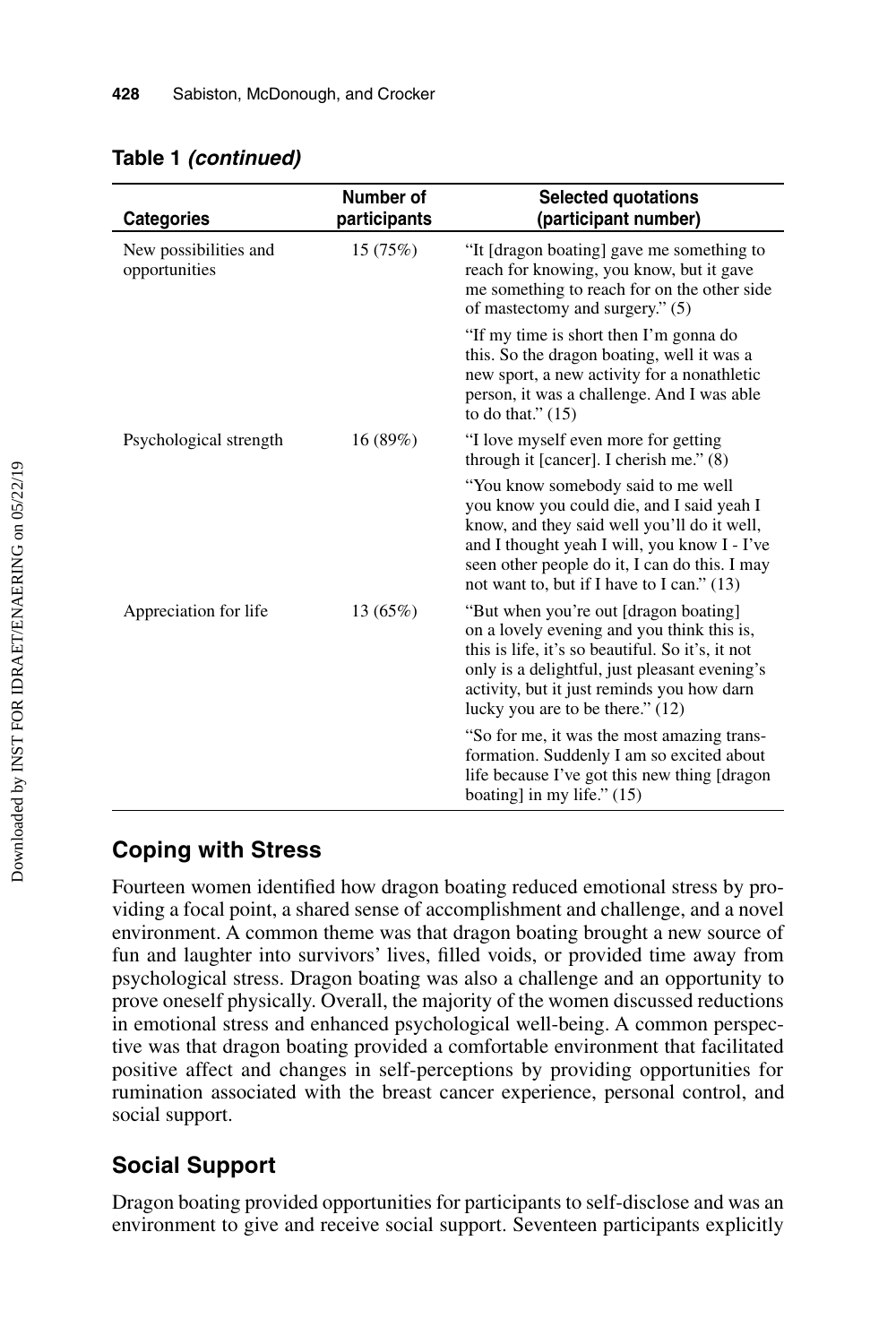mentioned that their social support network expanded as a result of their participation in dragon boating. Some women saw dragon boating as a way to meet new people, and they realized that being part of a team was a new experience with social connections. Two women identified not looking for social support when they joined the dragon boat program. For these women, their treatments were either relatively minor or occurred so long ago that there was no immediate need for social support.

Several participants discussed the role that other women on their dragon boat teams played in providing informational and emotional social support by sharing knowledge about breast cancer, and understanding breast cancer. Several women also took great comfort in knowing that, if a there was a recurrence; support would be available from teammates. The support for further illness and treatment was not just anticipated but had been either personally provided to them or observed when the team came together to support others. Despite the perceptions of unconditional support reported by many breast cancer survivors, some women felt support was conditional on their involvement and effort. Eight women also talked about dragon boating as providing them with opportunities to help other survivors.

Social support received in dragon boating was unique from support group programs. Dragon boating involved peer support from other breast cancer survivors, but it occurred in a context of physical activity. One distinctive feature of dragon boat participation was that the primary focus was on life rather than death and illness. A key difference between dragon boating and support groups was the appeal of physical activity. One woman discussed how dragon boat activities and support groups have roles at different times throughout the treatment and healing process, with dragon boating fulfilling a unique role in helping women get on with their lives after they have completed the treatment process. In line with this continuum of support, dragon boating provided a means for social disclosure and enhanced support in the context of physical activity, which in turn resulted in assistance to cope with stress and motivation to enhance perceptions of self.

### **Changes in Physical Self-Perceptions**

There were many experiences of altered physical self-perceptions following breast cancer diagnosis and ongoing dragon boat participation. The most integral selfperception change occurred as many women transitioned into describing themselves as athletes. Identifying oneself as an athlete was an important self-descriptor for several women. Specifically, looking athletic and building muscle were motivating factors for dragon boating and related exercise. Although only eight women overtly described themselves as athletes, and some stated that they were not athletic, all participants discussed increases in fitness, strength, and sport competence that were important to their perceptions of self and identity. Therefore, independent of the degree to which these women ascribed to an athletic identity and experienced changes in physical self-perceptions, it was evident that dragon boat participation encouraged many women to consider themselves in new roles and identities.

For most breast cancer survivors, a sense of competition was revealed along with their feelings of increased fitness and competence. Despite being involved in dragon boat programs that were explicitly based on a noncompetitive model, a number of women discussed the environment as an opportunity to express and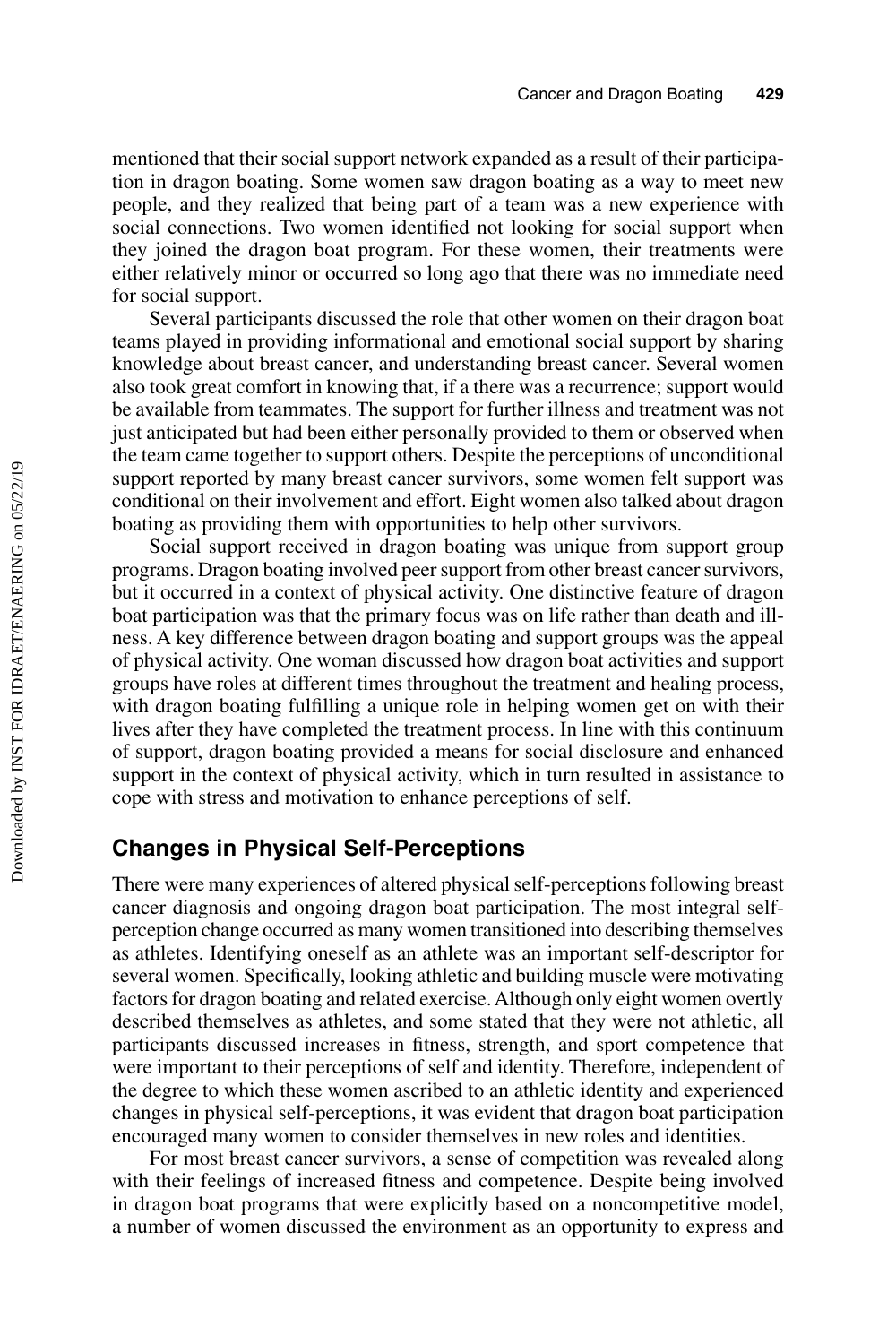develop competitiveness. A competitive perspective seemed to facilitate some breast cancer survivors' transition into becoming athletes, whereas it was an obvious deterrent for others. Specifically, some women realized personal benefits associated with competitiveness, but attitudes toward competition were controversial on many teams. Based on these observations, greater knowledge of the participants' goals for paddling and tendencies to judge their success based on individual improvement versus interpersonal comparison may help us understand whether competition is adaptive or maladaptive for breast cancer survivors. Nonetheless, the mixed attitudes about competition led to a variety of emotions that shaped some women's athletic identities and physical self-perceptions.

### **Personal Control**

Several women talked about loss of control and uncertainty during diagnosis and treatment, and the role that dragon boating played in rebuilding feelings of personal control. Some women specifically discussed this sense of loss and uncertainty: "You sort of think your body is giving up on you, like you aren't in control; you have the right to be in control of your body, and then this happens. And it is beyond your control" (P11) and "I could not lift my arm all the way up to my shoulder, I couldn't do that. That upset me. Not the mastectomy, but the fact that there was, there was something, you know, that I couldn't do" (P5). Regaining perceptions of personal control, such as managing the effects of cancer and possibilities of recurrence while making personal decisions and being in command over their lives, was important to survivors' sense of self. Dragon boating appeared to assist in developing and providing a sense of personal control. For six women, joining the dragon boat program was a choice that they could make as a way of controlling their physical and psychological health. For other survivors, the opportunity to engage in physical activity facilitated their realization of control over the quality of their own lives. Overall, a sense of personal control was important to the breast cancer survivors and appeared to serve as foundation for positive affect and psychological growth.

### **Positive Psychological Growth**

Dragon boating facilitated varying degrees of psychological awareness and growth for all participants. Each individual's experiences with positive psychological growth were unique, yet they included a number of similar elements associated with closer relationships with others, recognizing new possibilities and opportunities, mental strength, and greater appreciation for life.

*Closer Relationships.* Arguably one of the most influential roles that dragon boating played in facilitating positive psychological growth was the opportunity to develop closer, more intimate, and more meaningful relationships with other breast cancer survivors. Several of the participants mentioned that they experienced positive relational benefits including (a) the comfort of being with women who have had breast cancer, (b) a greater sense of appreciation and understanding of others, (c) inspirational relationships with individuals who have become role models, and (d) an understanding of their social needs. In addition to closer relationships with other survivors, many women also identified developing or enhancing other relationships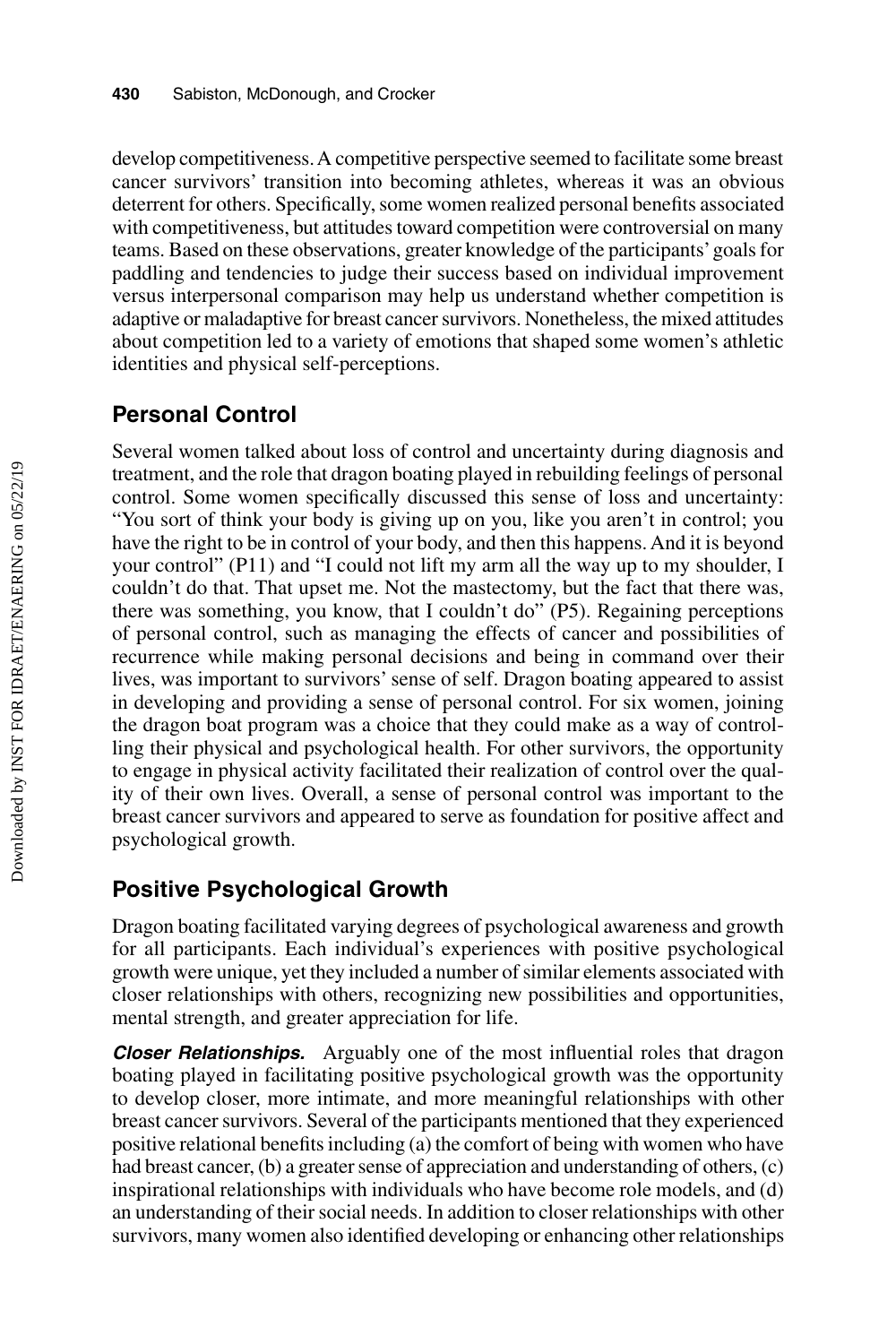with partners, family members, friends, and colleagues. The relationships were discussed as being shaped or strengthened through dragon boat conversations, competitions, and training.

*New Possibilities and Opportunities.* Another benefit associated with dragon boat paddling was a heightened awareness of other possibilities and opportunities. The dragon boat program provided new social, physical, and personal experiences, such as leadership roles, public speaking, taking on challenges, and even facing the possibility of death. Some women had seen dragon boating itself as a new opportunity when they first joined because they had to complete treatments before participating. Overall, dragon boat paddling provided a range of new opportunities and possibilities that supported many women's journey toward positive psychological growth.

**Psychological Strength.** Aside from the physical strength gained from regular physical activity, 16 of the women discussed the role that the dragon boat played in making them stronger psychologically. They derived personal strength and confidence from proving they could make it through and thrive in the aftermath of a life-threatening illness. Some discussed how this strength would carry them through future challenges, even in the most difficult times such as recurrence and potential death. The psychological strength acquired from participating in dragon boating also provided a number of women with the confidence to make changes in other aspects of their lives, including romantic and social relationships, employment, and health behaviors.

*Appreciation for Life.* Many women mentioned experiencing a renewed and greater appreciation for life: "You got just one life. And you're gonna live it" (P7). The appreciation for life was primarily driven by the experience of facing a lifethreatening illness. However, the positive and empowering environment associated with dragon boating continuously reminded many survivors of how privileged they were to be alive. Dragon boat also facilitated a greater appreciation for life because it was a novel activity that continuously acted as a reminder of positive outcomes associated with cancer. In providing a sense of excitement and a catalyst for passion and personal control, dragon boat paddling aided in developing and maintaining an appreciation for life that positively influenced many aspects of survivors' lives.

# **Discussion**

The purpose of this study was to explore women's experiences in a dragon boat program for breast cancer survivors. The categories of persistent stressors and challenges, coping with stress, social support, physical self-perceptions, personal control, and positive psychological growth that resulted from this study were developed into a model linking existing theories and research in the field. During the process of developing the positive psychological growth model, it became apparent that the women's experiences corresponded with a model of posttraumatic growth (PTG; Tedeschi & Calhoun, 2004; see Figure 1a). We therefore chose to conceptualize our findings, where appropriate, using a similar structure to the PTG model and incorporating differences found in this study into our final model (see Figure 1b).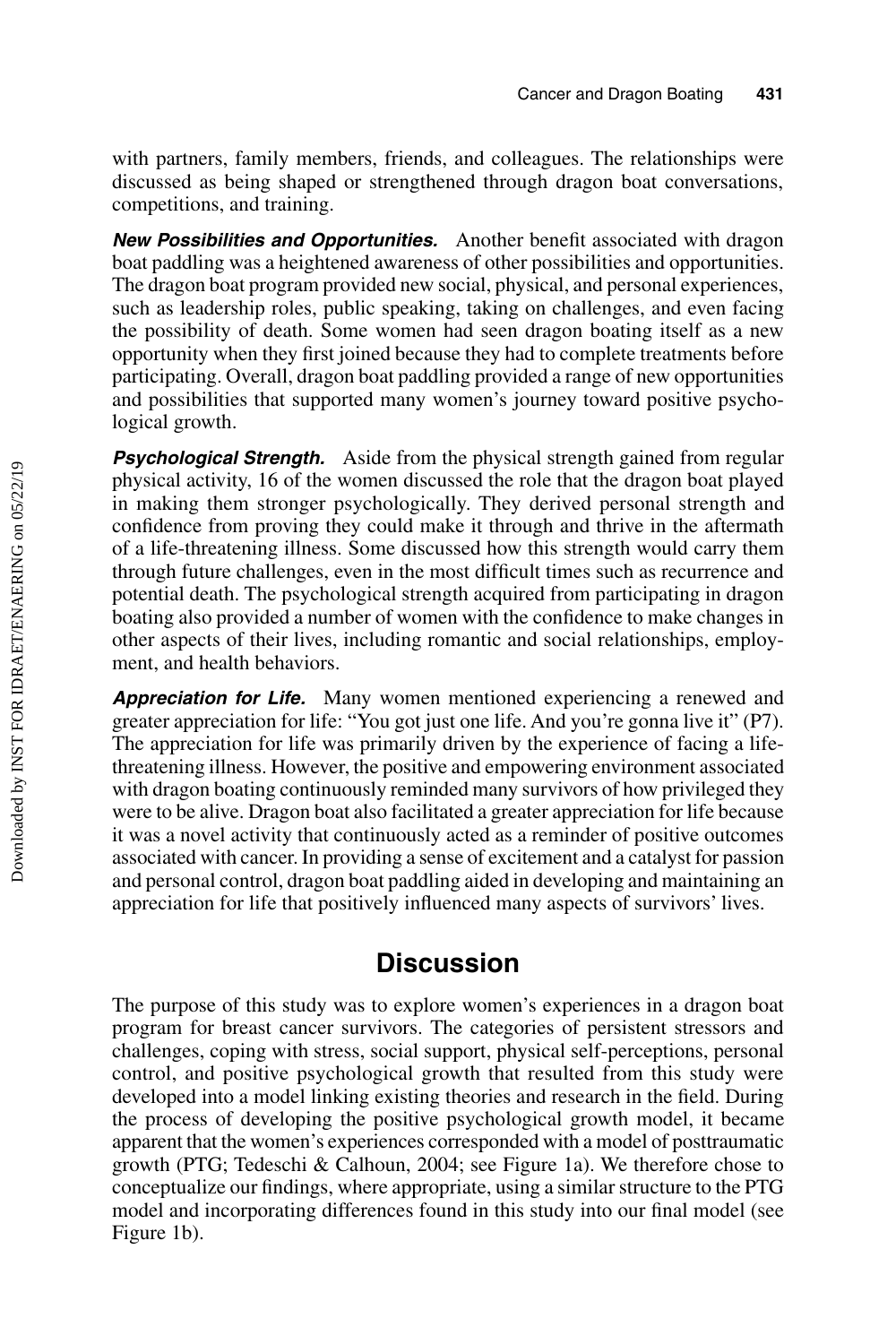

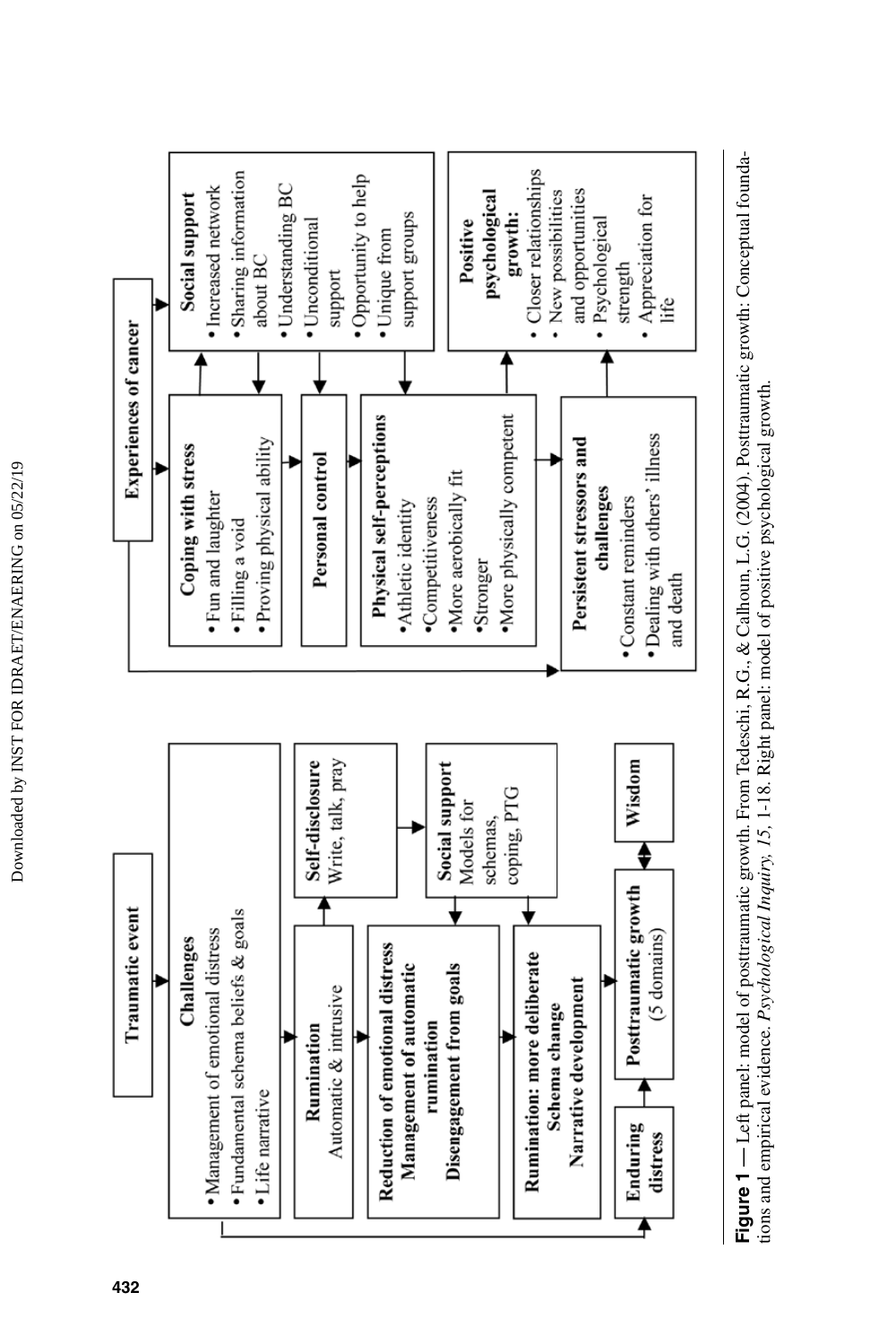The PTG model (Tedeschi & Calhoun, 2004) characterizes an illness such as breast cancer as an event that can lead to loss and anxiety, yet is also an opportunity for growth and increased well-being. The PTG model suggests that when women are diagnosed with breast cancer it challenges their assumptions about the world and their life. Survivors struggle to rebuild their expectations and views of the world and their future using strategies such as rumination, social support, schema change, and negotiating experiences of enduring distress (Tedeschi & Calhoun, 2004). These strategies influence the development of elements of posttraumatic growth, namely, a greater appreciation for life, realization of new possibilities, more intimate relations with others, enhanced personal strength, and spiritual change (Tedeschi & Calhoun, 2004). As our results demonstrate, diagnosis and treatment of breast cancer were described as consistent with the definition of a critical event (Tedeschi and Calhoun, 2004). Analogous to the PTG model, physical, psychological, and social changes associated with being a breast cancer survivor dragon boater were linked with how women adapted to their new situation and identity as a survivor and, in some cases, an athlete.

Dragon boating seemed to foster self-disclosure and social support. Although support is an important resource for managing stressful situations (Lazarus, 1999), researchers also suggest that support from others with similar experiences is particularly helpful in facilitating PTG (Tedeschi & Calhoun, 2004; Weiss, 2004). Consistent with previous literature, there appeared to be social benefits of exercising with others who share common backgrounds, such as cancer diagnosis (Midtgaard, Rorth, Stelter, & Adamsen, 2006). Work with survivor dragon boaters suggests that the implicit mutual understanding of breast cancer and informal information sharing are important benefits (Unruh & Elvin, 2004). Although there have been mixed results regarding whether social support for dragon boating predicts intentions to participate (Culos-Reed et al., 2005; Courneya et al., 2001), the dragon boat environment is generally seen as cohesive and supportive (Culos-Reed et al., 2005). Our findings are consistent with these views, and go further to propose that social support fostered reductions in emotional stress and changes in physical selfperceptions. Our findings suggest that women are gaining knowledge, reassurance, and validation from teammates and ultimately developing an integrated and organized social support network. These resources match with previously documented psychosocial needs of breast cancer survivors (Marlow Cartmill, Cieplucha, & Lowrie, 2003), and support the psychosocial benefits of dragon boating.

According to Tedeschi and Calhoun (2004), the experience of breast cancer requires some change in view of self in order to facilitate posttraumatic growth. In this study, the most obvious and integral self-perception change occurred as many women adopted an athletic identity, or at least transitioned into seeing themselves as stronger, fitter, and more competent at physical activities. Physical self-perception changes were important to many survivors' self-worth, as portrayed in many quotations in Table 1. This finding is consistent with the struggles and gains associated with body perceptions of breast cancer survivors (Berterö, 2002). The meanings associated with physical self-perceptions also support the traditional conceptualization of athletic identity (i.e., Brewer, Van Raalte, & Linder, 1993), with elements of personal and social domains and negative affect emerging from the women's experiences.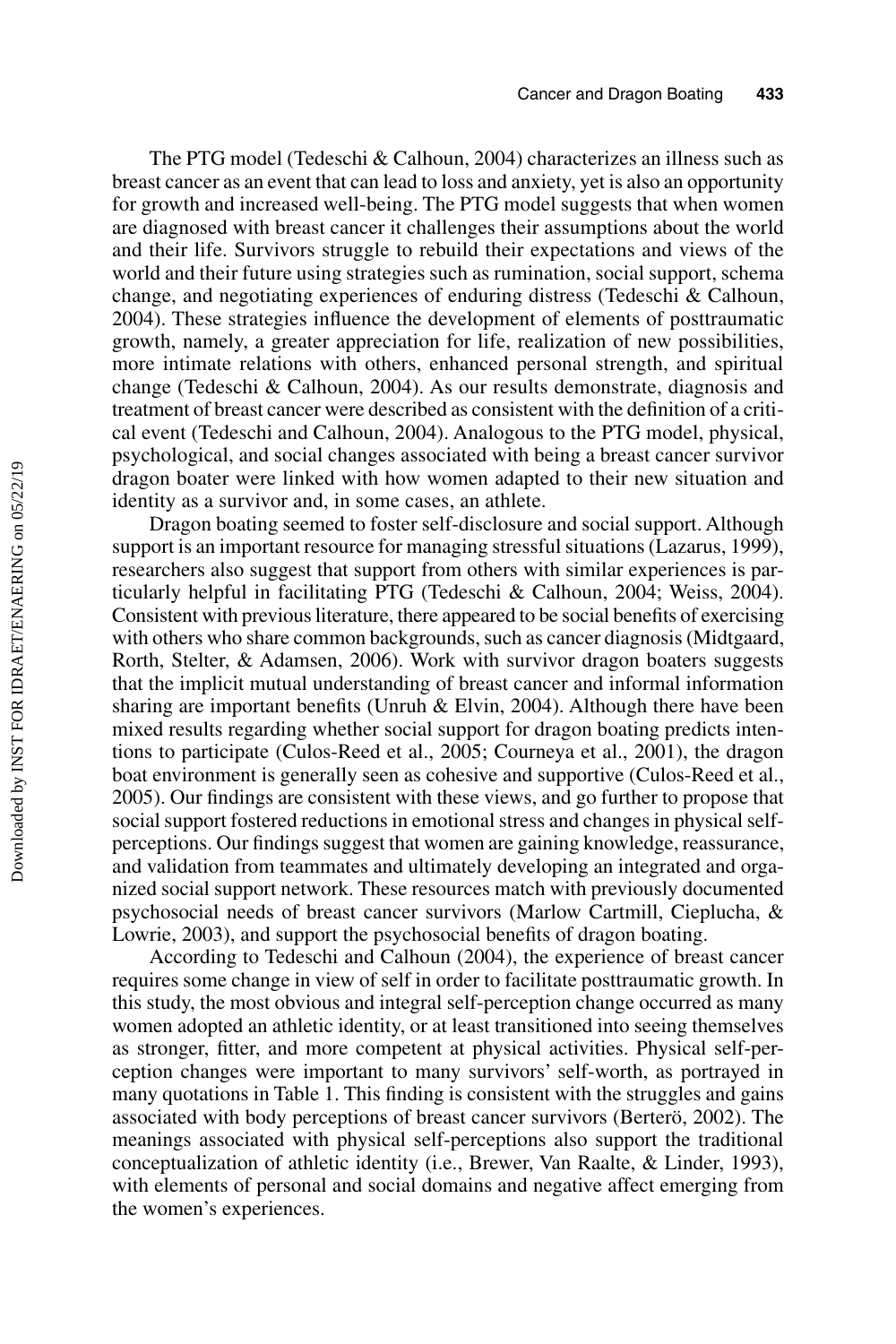Posttraumatic growth theory suggests that enduring distress is an important step in facilitating experiences of psychological growth. Although this may seem counterintuitive, feelings of continual (yet manageable) distress are important catalysts of growth (Tedeschi & Calhoun, 2004). Although PTG focuses on stress as being predominantly negative, stressors can be appraised as either threatening/ harming one's sense of self or challenging it (see Lazarus, 1999). The process of dealing with stress incorporates this appraisal and a selection of coping strategies that attempt to serve adaptive functions. For this reason, our model of positive psychological growth operationalizes persistent stressors and challenges as dynamic, comprehensive processes involving appraisals, emotions, and coping strategies. For breast cancer survivors, dragon boating's specific stressors (such as being around other women who are undergoing further treatment, recurrences, and death) were appraised as both threats and challenges and were therefore included in the final model as persistent stressors and challenges.

Based on our findings, women's experiences with psychological growth are varied both in occurrence and in intensity of emotions. Although PTG may not be experienced by everyone (Tedeschi & Calhoun, 2004), research suggests most breast cancer survivors experience at least one aspect of PTG (Linley & Joseph, 2004; Sears, Stanton, & Danoff-Burg, 2003; Weiss, 2004). Our findings are consistent with this observation in that all women experienced at least some of the benefits of psychological growth. Acknowledging this growth in a framework that supports the synergistic balances of stressors and benefits of dragon boating allows us to start identifying strategies for physical activity interventions unique to a breast cancer context.

Overall, adopting the general framework of the PTG model (Tedeschi & Calhoun, 2004) provided an appropriate starting point for framing the results of this study in a model that both encompassed women's understandings of their own experiences on survivor dragon boat teams and linked the findings in a useful way with existing literature. The results of this study do, however, differ somewhat from the PTG model. In particular, the emphasis on more proximal stages of positive psychological growth, the specific focus on the physical activity context, and the inclusion of personal control expand on the original PTG model. These unique findings contribute to our understanding of the effect of dragon boating on women's lived experiences.

Although the original PTG model (Tedeschi & Calhoun, 2004) does not include a component of personal control, this study highlighted the facilitative mechanisms associated with survivor's gaining control in their lives. Based on the findings, (re)acquiring perceptions of personal control appears to be an achievement necessary, or at least profitable, for change in self-perceptions and experiences of positive psychological growth (Figure 1b). Many theories of motivation incorporate constructs similar to personal control as predictors of physical activity behaviors and affective experiences. Self-determination theory (SDT; Deci & Ryan, 1985) suggests that perceptions of autonomy are linked to self-determined motivation, positive affective experiences, and persistent behavior. In the quality of life literature, personal control is a domain of psychological well-being (Ferrell & Dow, 1997). Perceptions of behavioral control are also integrated in the theory of planned behavior (Ajzen, 1991) and have been explored in the links between breast cancer and dragon boating (Courneya et al., 2001; Culos-Reed et al., 2005). Additionally,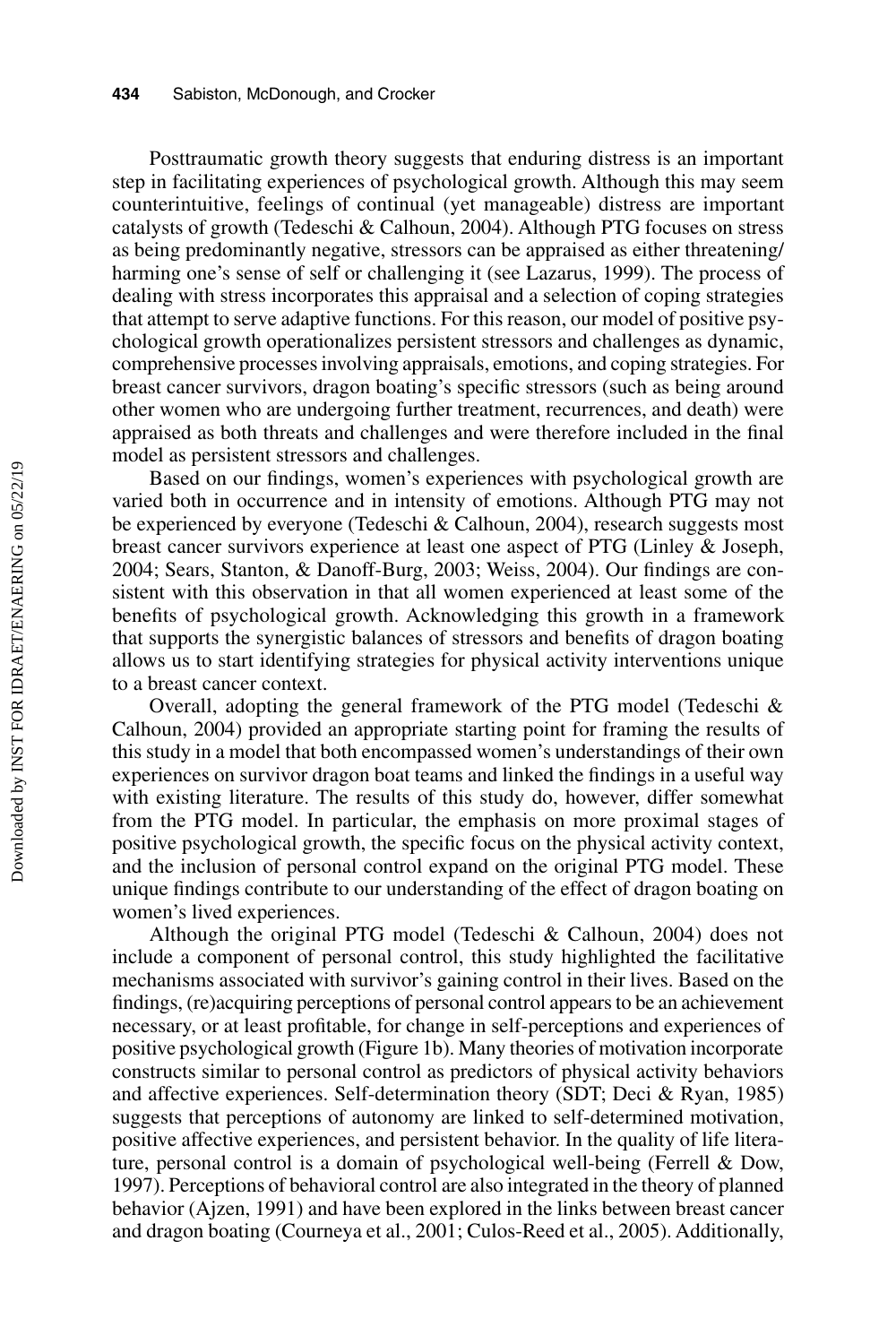the relationships among perceptions of control and other psychosocial constructs are also supported empirically. In a population of healthy older adult women, the development of an exercise identity was supported by feelings of personal control and social interaction (Hardcastle & Taylor, 2005). Finally, research with breast cancer survivors suggests that physical activity may influence women's experiences of stress through its influence on perceptions of control (Courneya & Friedenreich, 1999). Based on this literature and the findings of the current study, it appears that social support together with perceptions of personal control are integral to changes in self-perceptions and positive affect and experiences. Therefore, the placement of personal control as an antecedent to changes in self-perceptions/athletic identity and PTG (Figure 1b) is supported but requires further research.

There are two constructs identified in PTG theory that did not emerge from the interviews. According to PTG theory, the initial stages following the critical event involve recognizing new challenges and pervasive rumination about the event and one's life (Tedeschi & Calhoun, 2004). This initial rumination tends to begin immediately after the event (e.g., at the time of diagnosis) and involves intraindividual processes. Because the women in this study participated on dragon boat teams that discourage participation until a minimum of 3 months posttreatment, initial rumination experiences had limited overlap with dragon boating, and did not figure prominently in the interviews.

Similarly, the PTG concept of spiritual change did not emerge in this study. There are a number of possible reasons for this finding. First, the intrapersonal nature of spiritual relationships and faith makes it difficult for environmental (i.e., dragon boating) influences to have an effect. Second, the focus of the interviews on the links between surviving breast cancer and participating in dragon boating may have limited the conversation about spirituality. Third, the inherent nature of dragon boating as a social and physical activity lends itself to obvious potential for providing or enhancing opportunities for new possibilities, enhanced social connections, appreciation of life, and demonstration of personal strength, but the opportunities to effect spiritual change may be constrained. These findings do not suggest that spiritual change is unimportant; rather, work is needed on the contexts in which spirituality is discussed.

This research highlights significant challenges faced by women in the dragon boat program that are difficult but may facilitate positive psychological growth. Future work needs to examine both ways to keep women in the program despite these challenges and to find appropriate ways to help breast cancer survivors face these challenges so that they can receive physical and psychological benefits. Participating in dragon boating is a positive experience for most participants, but it is important to recognize that it is also a struggle for many women, and that some may not get all the support they need to meet these challenges just because they are part of the team.

This study provided insight into breast cancer survivors' experiences with dragon boat participation, but there are limitations and areas in need of further research. First, the time constraints that limited our ability to fully transcribe and analyze each interview before proceeding to the next is a modification of grounded theory that may affect the depth of our results. However, efforts were made to approximate this process as closely as possible. Second, the self-selection bias cannot be overlooked. The participants expressed an interest in being interviewed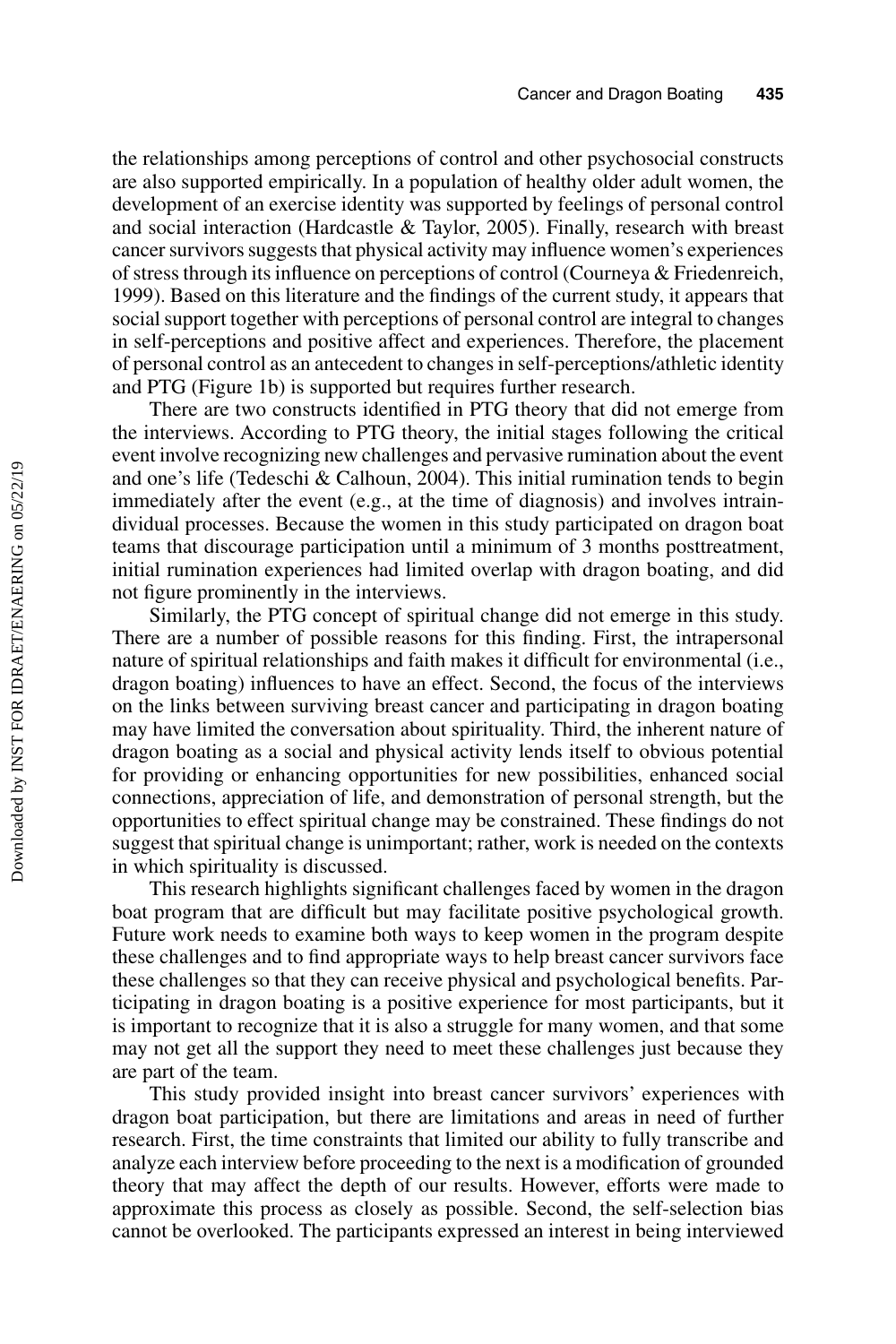and were aware that they would be speaking about physical and social self-perceptions and physical activity motivation. Finally, the nature of the interviews did not allow a more detailed idiographic analysis of the processes involved in experiencing positive psychological growth. Future research should explore a number of specific experiences and emotions over multiple occasions to help better understand the role that dragon boat participation plays in these experiences.

In evaluating constructivist grounded theory research, it is important to consider its credibility, originality, resonance, and usefulness (Charmaz, 2005). The credibility was enhanced by the researcher's knowledge of the dragon boat programs, interviewing a range of participants, and adhering as closely as possible to grounded theory analysis procedures. The new connections made among key themes and with positive psychological growth concepts from the psychological literature speak to the originality of this work. Resonance is highlighted by the presentation of multiple perspectives, both positive and negative. Finally, these findings are particularly useful because of the link with psychosocial processes that suggests paths for future research on processes of psychological change facilitated through dragon boating in this population and provides evidence of the benefits of these programs in the lives of participants.

In conclusion, the results demonstrate the benefits of dragon boating in facilitating positive psychological growth among survivors of breast cancer. In particular, the combination of social and physical elements in the dragon boat context appeared to be integral in perpetuating positive experiences. As such, future intervention strategies seeking to enhance quality of life among breast cancer survivors might consider the principles of dragon boating—a group physical activity that is physically challenging, emotionally supportive, and socially unique. With interventions and physical activity programs, the opportunities and challenges unique to breast cancer are inherently managed in a balance of uncertainty and growth and ultimately foster enhanced quality of life and psychosocial well-being. In the words of one participant,

When you go through a difficult time, and you're fortunate that you have probably gained more than you lost in lots of ways and I—it's not just that I wish I hadn't had breast cancer—I have said that I have gained an enormous amount from having had breast cancer. Having been part of this organization, the women I've met, the experiences that I've had with people who were sick or who have died or, and learning from that—I think that shows that adversity—you gain from adversity: you become, you find out things about yourself, what you're made of, and I think that's a good thing to find out. (P10)

#### **Acknowledgments**

Catherine Sabiston and Meghan McDonough made equal contribution to the writing of this article. The authors would like to thank Robin Ferrell for her help with this project and two anonymous reviewers for their insightful comments on a previous draft of this article.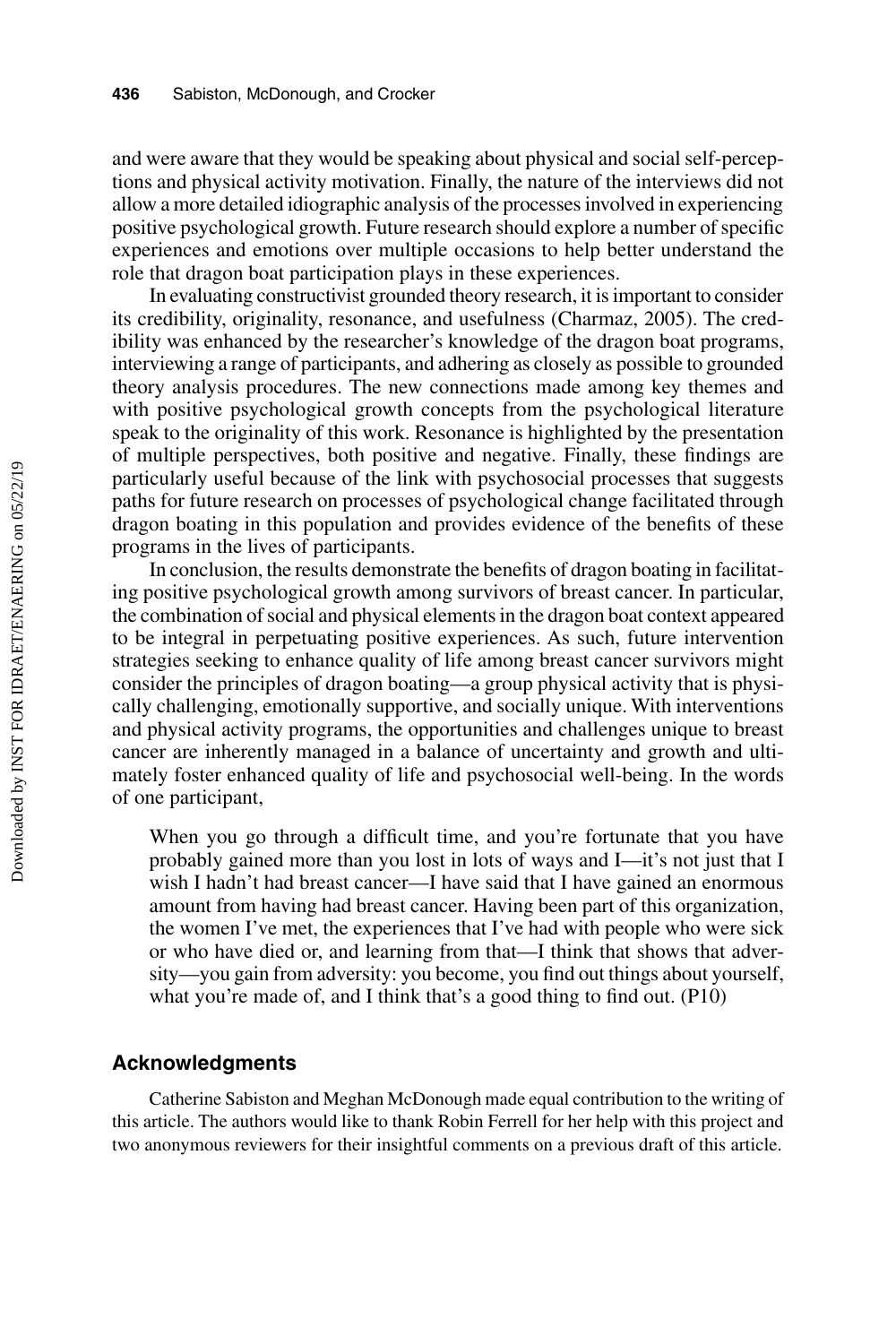# **References**

- Ajzen, I. (1991). The theory of planned behavior. *Organizational Behavior and Human Decision Processes, 50,* 179-211.
- Baldwin, M.K., & Courneya, K.S. (1997). Exercise and self-esteem in breast cancer survivors: An application of the exercise and self-esteem model. *Journal of Sport & Exercise Psychology, 19*, 347-358.
- Berterö, C.M. (2002). Affected self-respect and self-value: The impact of breast cancer treatment on self-esteem and quality of life. *Psycho-Oncology, 11,* 356-364.
- Brewer, B.W., Van Raalte, J.L., & Linder, D.E. (1993). Athletic identity: Hercules' muscle or Achilles heel? *International Journal of Sport Psychology, 24*, 237-254.
- Charmaz, K. (2000). Grounded theory: Objectivist and constructivist methods. In N.K. Denzin & Y.S. Lincoln (Eds.), *Handbook of qualitative research* (2nd ed., pp. 509-533). Thousand Oaks, CA: Sage.
- Charmaz, K. (2005). Grounded theory in the 21st century: Applications for advancing social justice studies. In N.K. Denzin & Y.S. Lincoln (Eds.), *The Sage handbook of qualitative research* (3rd ed.). Thousand Oaks, CA: Sage.
- Courneya, K.S., Blanchard, C.M., & Laing, D.M. (2001). Exercise adherence in breast cancer survivors training for a dragon boat race competition: a preliminary investigation. *Psycho-Oncology, 10,* 444-452.
- Courneya, K.S., & Friedenreich, C.M. (1999). Utility of the theory of planned behavior for understanding exercise during breast cancer treatment. *Psycho-oncology, 8*, 112-122.
- Courneya, K.S., Mackey, J.R., & McKenzie, D.C. (2002). Exercise for breast cancer survivors: Research evidence and clinical guidelines. *Physician and Sportsmedicine, 30*, 33-42.
- Culos-Reed, S.N., Shields, C., & Brawley, L.R. (2005). Breast cancer survivors involved in vigorous team physical activity: Psychosocial correlates of maintenance participation. *Psycho-Oncology, 14,* 594-605.
- Deci, E.L., & Ryan, G.W. (1985). *Intrinsic motivation and self-determination in human behavior.* New York: Plenum Press.
- Ferrell, B.R., & Dow, K.H. (1997). Quality of life among long-term cancer survivors. *Oncology, 11*(4), 565-576.
- Guba, E.G., & Lincoln, Y.S. (2005). Paradigmatic controversies, contradictions, and emerging confluences. In N.K. Denzin & Y.S. Lincoln (Eds.), *The Sage handbook of qualitative research* (3rd ed., pp. 191-215). Thousand Oaks, CA: Sage.
- Hardcastle, S., & Taylor, A.H. (2005). Finding an exercise identity in an older body: "It's redefining yourself and working out who you are." *Psychology of Sport and Exercise, 6*, 173-188.
- Henwood, K., & Pidgeon, N. (2003). Grounded theory in psychological research. In P.M. Camic, J.E. Rhodes, & L. Yardley (Eds.), *Qualitative research in psychology* (pp. 131- 155). Washington, DC: American Psychological Association.
- Holt, N.L., & Dunn, J.G.H. (2004). Toward a grounded theory of the psychosocial competencies and environmental conditions associated with soccer success. *Journal of Applied Sport Psychology, 16*, 199-219.
- Lane, K., Jespersen, D., & McKenzie, D.C. (2005). The effect of a whole body exercise programme and dragon boat training on arm volume and arm circumference in women treated for breast cancer. *European Journal of Cancer Care, 14*, 353-358
- Lazarus, R.S. (1999). *Stress and emotion: A new synthesis*. New York: Springer.